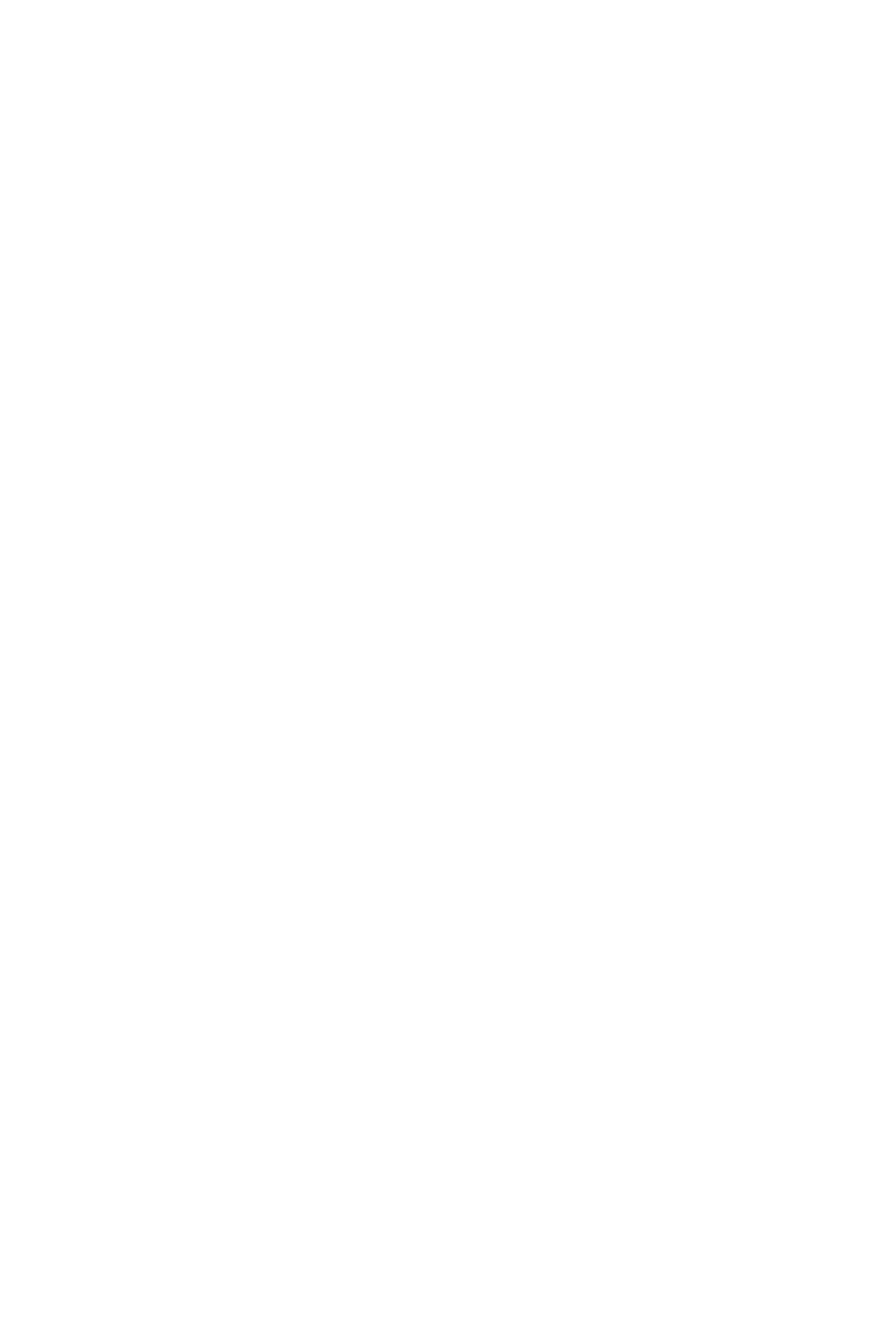## UNIVERSITY OF THE PHILIPPINES CENTER FOR INTEGRATIVE AND DEVELOPMENT STUDIES **ISLAMIC STUDIES PROGRAM**

**UP CIDS DISCUSSION PAPER 2020–09**

## **Philippine Muslim History** Challenges and Prospects

Darwin J. Absari and Macrina A. Morados



The **UP CIDS Discussion Paper Series** features preliminary researches that may be subject to further revisions and are circulated in limited copies to elicit comments and suggestions for enrichment and refinement. The views and opinions expressed in this discussion paper are those of the author/s and neither reflect nor represent those of the University of the Philippines or the UP Center for Integrative and Development Studies. Papers in the series are not for quotation or reprinting without permission from the author/s and the Center.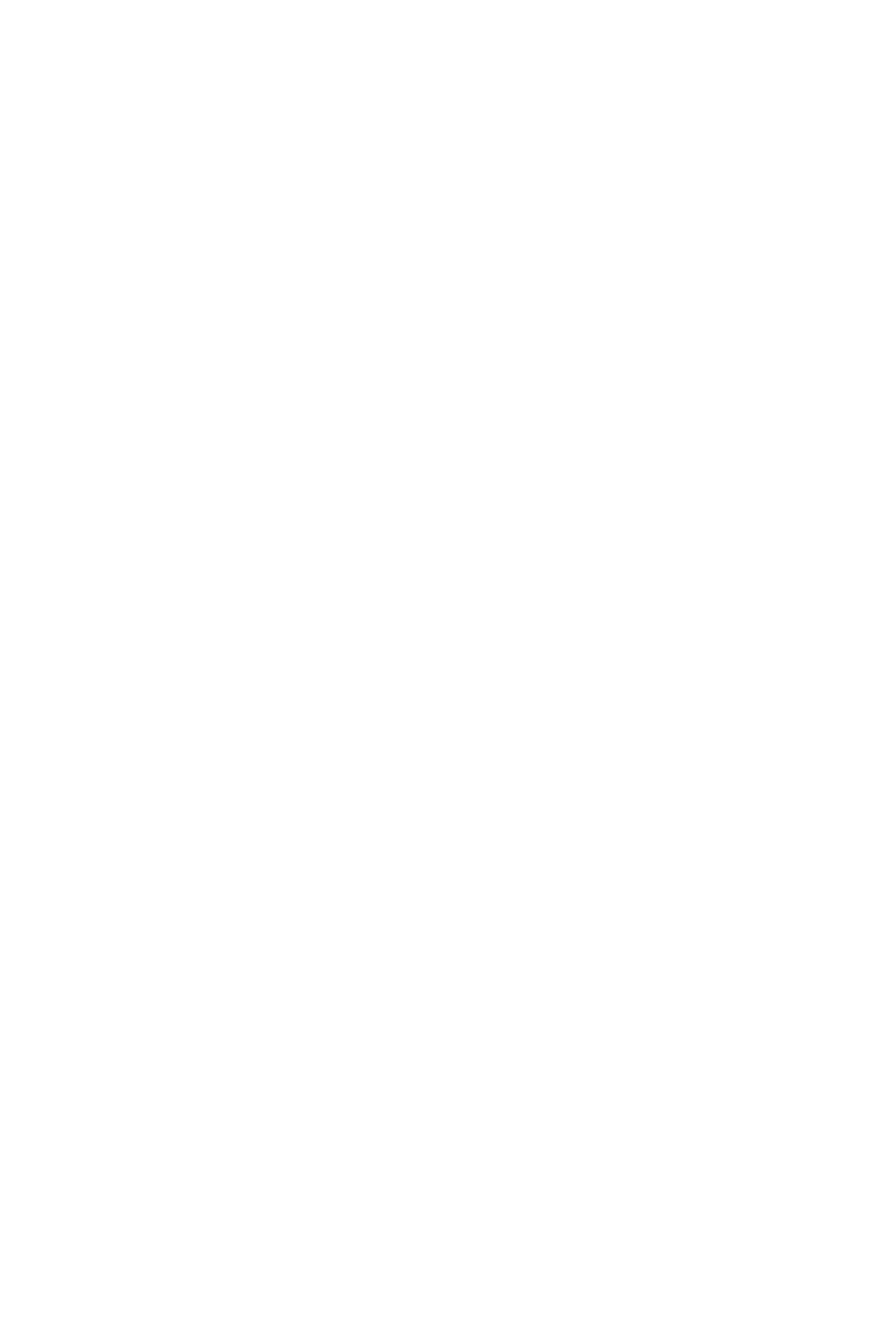# **Philippine Muslim History**

Challenges and Prospects

Darwin J. Absari<sup>1</sup> and Macrina A. Morados<sup>2</sup>

**ABSTRACT** Philippine Muslim history (PMH), which is part of the Philippines' historical past, was subjected to minimalization and even exteriorization in Philippine literature as a consequence of Western colonization. Its importance was slowly recognized when the Muslims in the 1970s asserted their self-determination through armed struggle. This paper will examine the challenges PMH has gone through and see its potential as a tool in bridging religious and cultural gaps necessary for nation-building. It will also find out its relevance in rediscovering the Philippines' pre-Hispanic cultural heritage. Some of the ideas and arguments in this paper are derived from a roundtable discussion on the subject involving Filipino historians.

**KEYWORDS** Moros, Muslims in the Philippines, Philippine Muslim history (PMH), Republic Act No. 10908 (Integrated History Act), history education

**Film Fi** 

## **Introduction**

The Philippines was once a home of cultural and philosophical mixing through economic interactions with various Asian civilizations. It has

<sup>&</sup>lt;sup>1</sup> Assistant Professor, Institute of Islamic Studies (IIS), University of the Philippines Diliman • Email address: diabsari@up.edu.ph

<sup>&</sup>lt;sup>2</sup> Associate Professor and Dean, Institute of Islamic Studies (IIS), University of the Philippines Diliman and Convenor, Islamic Studies Program (ISP), UP Center for Integrative and Development Studies (UP CIDS) • Email address: [mamorados@up.edu.ph](mailto:mamorados%40up.edu.ph?subject=)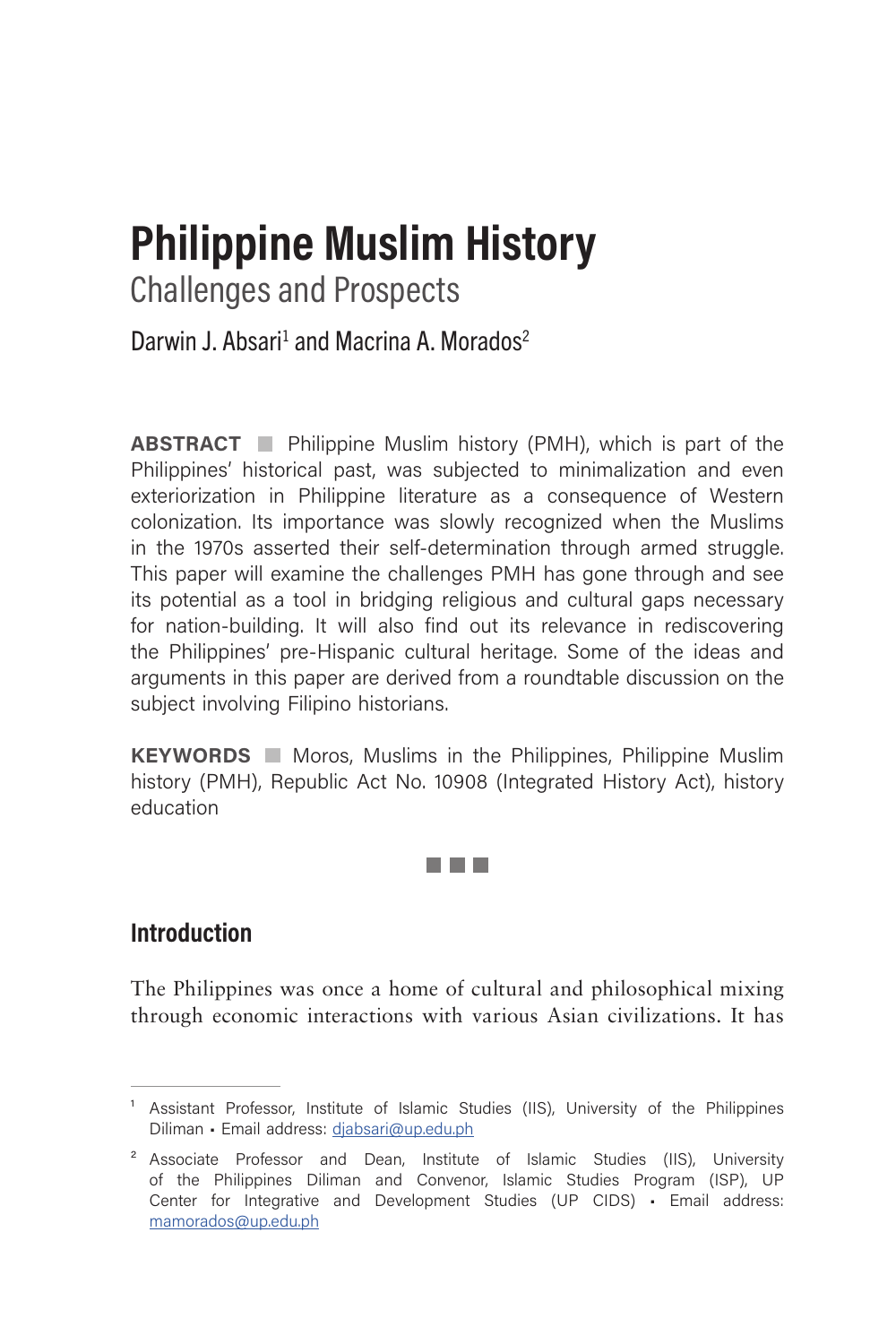also been subjected to foreign imposition by Western powers whose agenda was control under the guise of religion and democracy.

These varying experiences with different kinds of people of different missions have impacted the production of the country's historical narratives which shaped Filipino ideas and concepts of nation-state, religious and cultural orientations, and domestic relationships of the Filipino people.

Data on religious affiliations from the 2015 Philippine Statistics Authority (PSA) census shows that Catholics (including Charismatic Catholics) constitute 79.5 percent of the total population; Muslims 6.0 percent; Evangelicals 2.4 percent; Iglesia ni Kristo 2.6 percent; and 9.4 percent for other religious affiliations.3 Muslims are composed of thirteen (13) ethnolinguistic groups, with the surging Balik-Islam in the country constituting the fourteenth Muslim group. Generally, fourfifths of adult Filipinos described themselves as religious.<sup>4</sup>

The above data shows that Christians and Muslims are the largest religious majority and minority groups in the country, respectively. However, the relationships of these two groups have not always been "sweet and friendly" as there had been many detours shaping their respective historical trajectories. An example of an unfriendly encounter was in 2004, when Muslims met strong opposition from non-Muslim vendors and residents when they attempted to establish a mosque inside the Greenhills Shopping Center (GSC). Voicing the growing concern of local Christian communities, the late *Philippine Daily Inquirer* columnist Max Soliven wrote, "The Muslim traders and vendors, if they obey our laws and behave themselves, are like all Filipinos—entitled to life, liberty and the pursuit of commerce. But a 'mosque' or 'Islamic prayer room' in the very heart of Christian community makes no sense, especially when the Moros [Philippine

<sup>&</sup>lt;sup>3</sup> Philippine Statistics Authority, "Philippine Population Surpassed the 100 Million Mark (Results from the 2015 Census of Population)," June 30, 2017, [https://psa.gov.ph/content/](https://psa.gov.ph/content/philippine-population-surpassed-100-million-mark-results-2015-census-population) [philippine-population-surpassed-100-million-mark-results-2015-census-population.](https://psa.gov.ph/content/philippine-population-surpassed-100-million-mark-results-2015-census-population)

⁴ Ricardo G. Abad, "Filipino Religiosity: Some International Comparisons," *Philippine Studies* 43, no. 2 (1995): 195–212.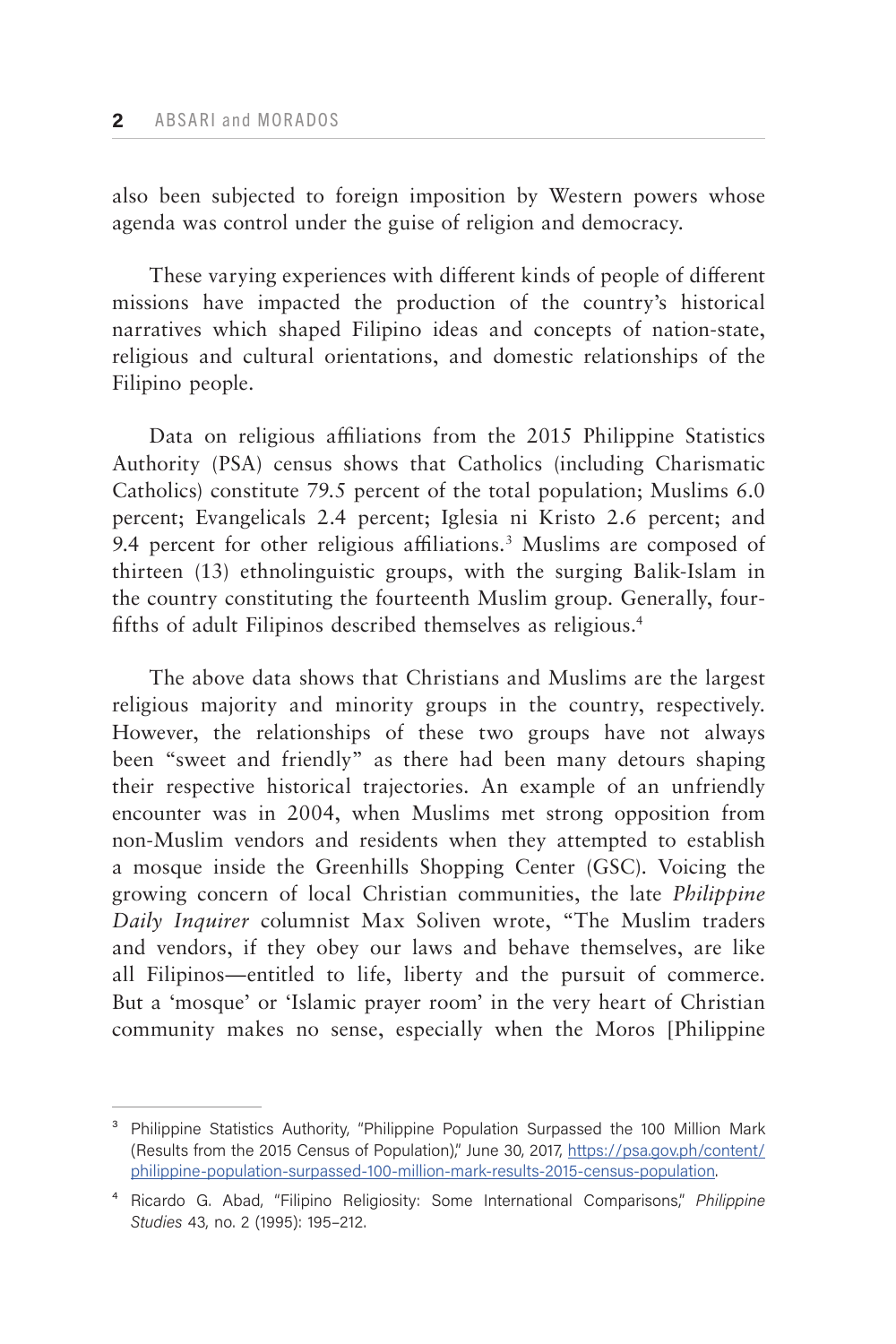Muslims] are transients, not residents."<sup>5</sup> Notably, this is not an isolated case of discrimination and stereotyping against Muslims in the Philippines as shaped by historical mouldings.

## **Philippine Historical Mouldings**

Long before the arrival of Western colonizers, Indians, Chinese, and Muslims came to trade. They brought with them their culture and religion, which contributed to the development of Philippine civilization. From the Indians, early Filipinos developed their system of writing, political institutions, concept of religion, languages, and literature.<sup>6</sup> The Chinese taught them new occupations, varieties of dining pleasure, a sense of beauty, and the skill to transform precious metals into jewelry.7 The Muslims, who came much later, introduced moral development, deepened Filipino spirituality, and strengthened the established political institutions.8 However, the legacies of these Asian civilizations in many parts of the country were lost to the long period of evangelization by the Spanish (1521–1898) and of Westernization by the Americans (1898–1946).

Empowered by the Papal Bull of 1493, Spain came with the selfdeclared mission of Christianizing and civilizing the natives.<sup>9</sup> They

<sup>9</sup> The Papal Bull of 1493, issued by Pope Alexander VI, granted King Ferdinand and Queen Isabella of Spain rights to discover, claim, and spread Catholicism to countries

<sup>&</sup>lt;sup>5</sup> Max Soliven, By the Way, *The Philippine Star*, October 4, 2004, cited in Macrina Morados, "Theocentrism and Pluralism: Are They Poles Apart?," *Policy Perspective*s 5, no. 3 (July– December 2008): 37–49.

<sup>&</sup>lt;sup>6</sup> Juan R. Francisco, "Two Views on the Origin of Philippine Script: The Sanskrit Factor," in *Filipino Heritage: The Making of a Nation*, Vol. 3, ed. Alfredo Roces (Manila: Lahing Pilipino Publishing, Inc., 1977), 598–601; and Juan R. Francisco, *Indian Influences in the Philippines: With Special Reference to Language and Literature* (Quezon City: University of the Philippines, 1964).

⁷ S. V. Espitola, "The Day the Chinese Came to Trade," in *Filipino Heritage: The Making of a Nation*, Vol. 3, ed. Alfredo Roces (Manila: Lahing Pilipino Publishing, Inc., 1977), 588.

<sup>&</sup>lt;sup>8</sup> Islamic legacies in Christian Philippines can be seen through the use of Malay and Arabic words such as *po*, *opo*, *pasintabi*, *asal*, and *samba* (from the Malay *sumba* and the Arabic *sabbah,* which means glorify). See William Henry Scott, *Prehispanic Source Materials for the Study of Philippine History* (Quezon City: New Day Publishers, 1984).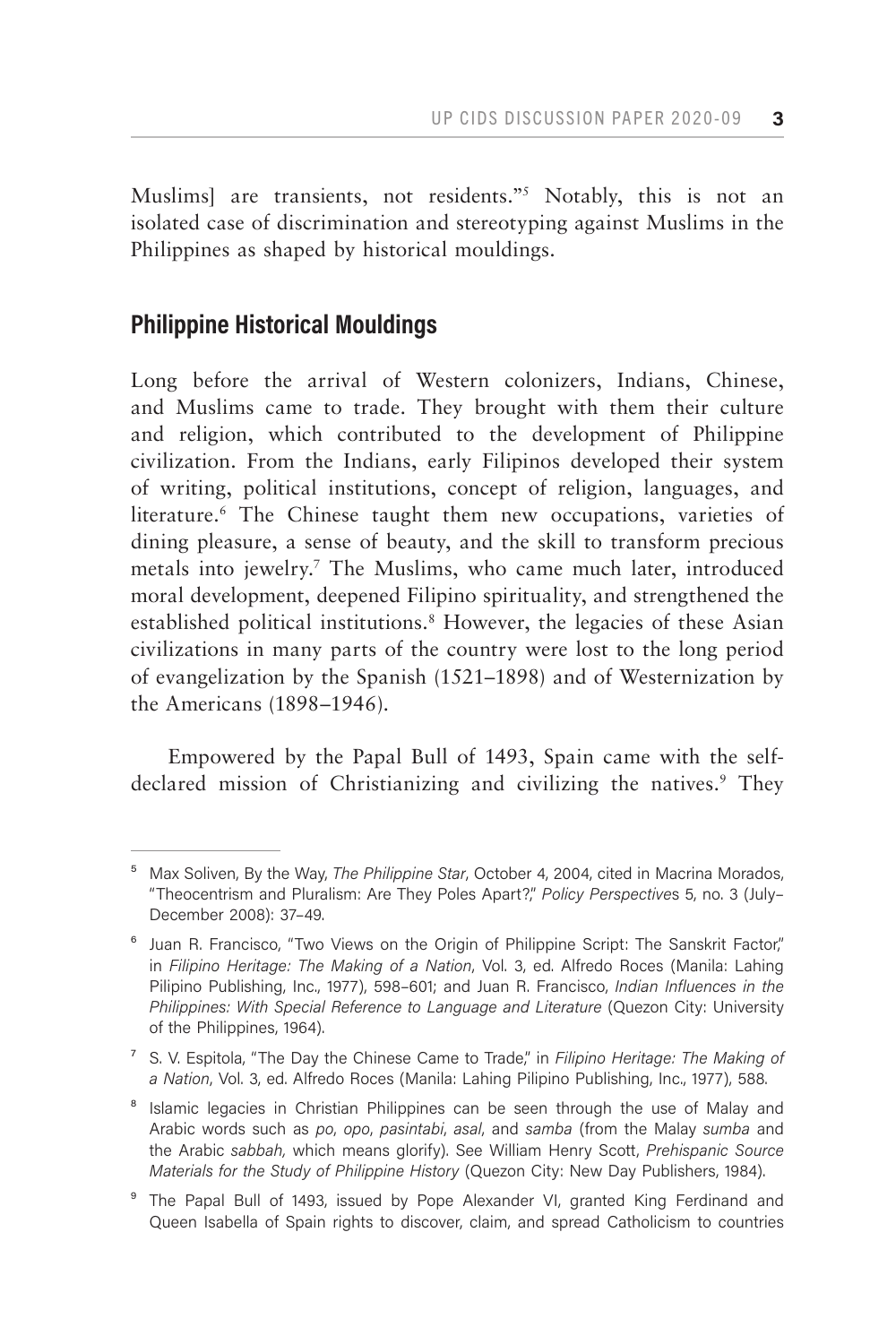declared that the pre-Hispanic era was a dark age and that the country's enlightenment began with their arrival. This meant that the Spaniards came to bring salvation and civilization to the people of the Philippines who they deem uncivilized and savage. During a roundtable discussion on Philippine Muslim history (PMH) held in 2019,10 Dr. Vicente Villan recalled how colonial scholars like Juan de la Concepcion and Gaspar de San Agustin spread this bipartite historical narrative that gave the notion of Philippine history as the history of Spain in the Philippines and made Filipinos an object of this historical moulding.11 In the course of pursuing this religious and civilizing mission, Spain, as decreed in the 1493 Papal Bull, had to exercise its political will in a colonized state. Local manuscripts containing historical records and indigenous thoughts were burned and destroyed by the Spaniards as they persecuted groups of local thinkers such as the *babaylan*. 12

But Spain's bipartite historical narrative has actually buried the country's growing civilization and distorted its own past. There was indeed a growing civilization through the country's extensive commercial and cultural relations with neighboring countries, as seen

Gaspar de San Agustin published the book *Conquista de las Islas Pilipinas* in Madrid in the late 17th century.

not inhabited by Christians. See "The Papal Bull Inter Caetera Alexander VI May 4 1493," American History: From Revolution to Reconstruction and Beyond, University of Groningen, accessed July 13, 2020, [http://www.let.rug.nl/usa/documents/before-1600/](http://www.let.rug.nl/usa/documents/before-1600/the-papal-bull-inter-caetera-alexander-vi-may-4-1493.php) [the-papal-bull-inter-caetera-alexander-vi-may-4-1493.php.](http://www.let.rug.nl/usa/documents/before-1600/the-papal-bull-inter-caetera-alexander-vi-may-4-1493.php)

 $10$  The roundtable discussion on Philippine Muslim history was held last November 13, 2019 at the University Hotel, University of the Philippines Diliman. The event was organized by the Islamic Studies Program of the UP Center for Integrative and Development Studies and the Institute of Islamic Studies, University of the Philippines Diliman.

<sup>&</sup>lt;sup>11</sup> Dr. Vicente Villian is a Professor at the Department of History of the College of Social Sciences and Philosophy, University of the Philippines Diliman and the current President of the Asosasyon ng mga Dalubhasa, may Hilig at Interes sa Kasaysayan ng Pilipinas (ADHIKA).

<sup>12</sup> For more on the *babaylan* during the Spanish colonial period, see Carolyn Brewer, *Shamanism, Catholicism and Gender Relations in Colonial Philippines*, *1521–1685: Women and Gender in the Early Modern World* (Farnham, UK: Ashgate, 2004).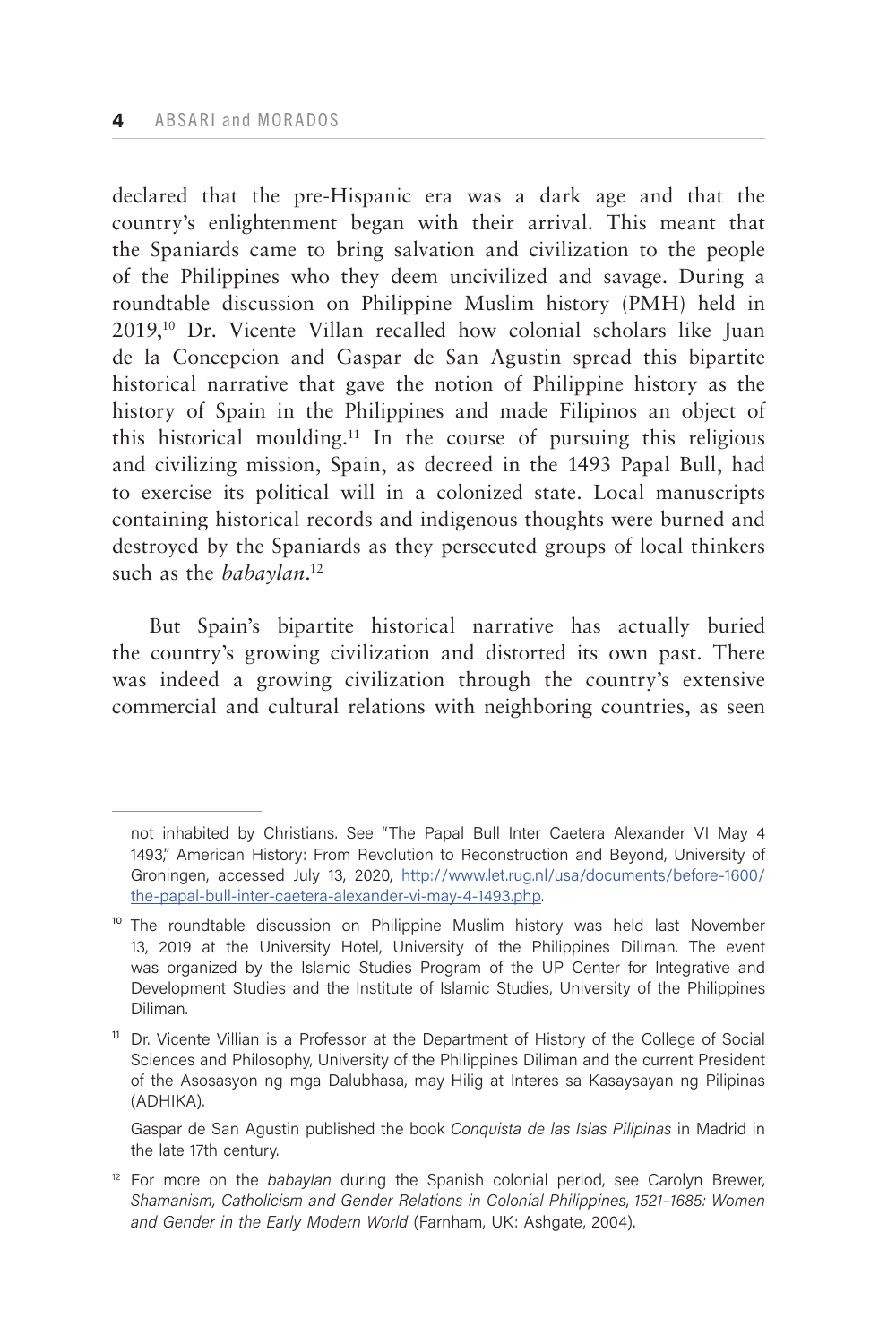in the tribute missions to China as early as 1001 CE.13 As a matter of fact, it was the consequence of Spanish dominance, as Graciano Lopez Jaena asserted, "that the Filipinos were prevented from progressing as rapidly as they could have."14 Contrary to what the Spaniards believed and wanted Filipinos to believe—that they have fulfilled their religious and civilizing mission—Jose Rizal, in his *Noli Me Tangere*, described the long Spanish evangelization as the period of decline which culminated in a social cancer: "The entire Spanish regime from its very inception was at the root of the social cancer which had declared itself by the late nineteenth century."15 The imposition of Catholicism that came along with Hispanization has, as Andres Bonifacio pointed out, made the Filipino people abandon their good customs.<sup>16</sup> It was also, as Rizal depicted through the dialogue between Simoun and Basilio in his *El Filibusterismo*, "the destruction of national identity, disappearance of the homeland and ratification of tyranny that produce a people without a soul and a nation without freedom, and where everything will be borrowed."<sup>17</sup>

It was only in the second half of the 19th century when no less than the Hispanized youth such as Rizal, Jaena, and many others saw the need to rectify Spain's historical narratives by producing a countervision of native interpretation of Philippine history. This counter-vision of the Hispanized youth, who later constituted the Filipino thinkers of the Propaganda Movement and the Revolution, was to revise Spain's bipartite historical narratives by resurrecting the Philippines' pre-Hispanic civilization and reconstruct Filipino society.18 Rizal and other scholars such as Pedro Paterno, Trinidad H. Pardo de Tavera,

<sup>18</sup> Ibid., 20.

<sup>13</sup> William Henry Scott, *Filipinos in China Before 1500* (Manila: Chinese Studies Program, De La Salle University, 1989).

<sup>&</sup>lt;sup>14</sup> Quoted in Zeus Salazar, "A Legacy of the Propaganda: The Tripartite View of Philippine History," in *Kasaysayan at Kamalayan: Mga Piling Akda Ukol sa Diskursong Pangkasaysayan*, eds. Neil Martial R. Santillan and Mary Bernadette P. Conde (Quezon City: Limbagan Pangkasaysayan, 1998), 22.

<sup>15</sup> Ibid., 28.

<sup>16</sup> Ibid., 33.

 $17$  Ibid., 26.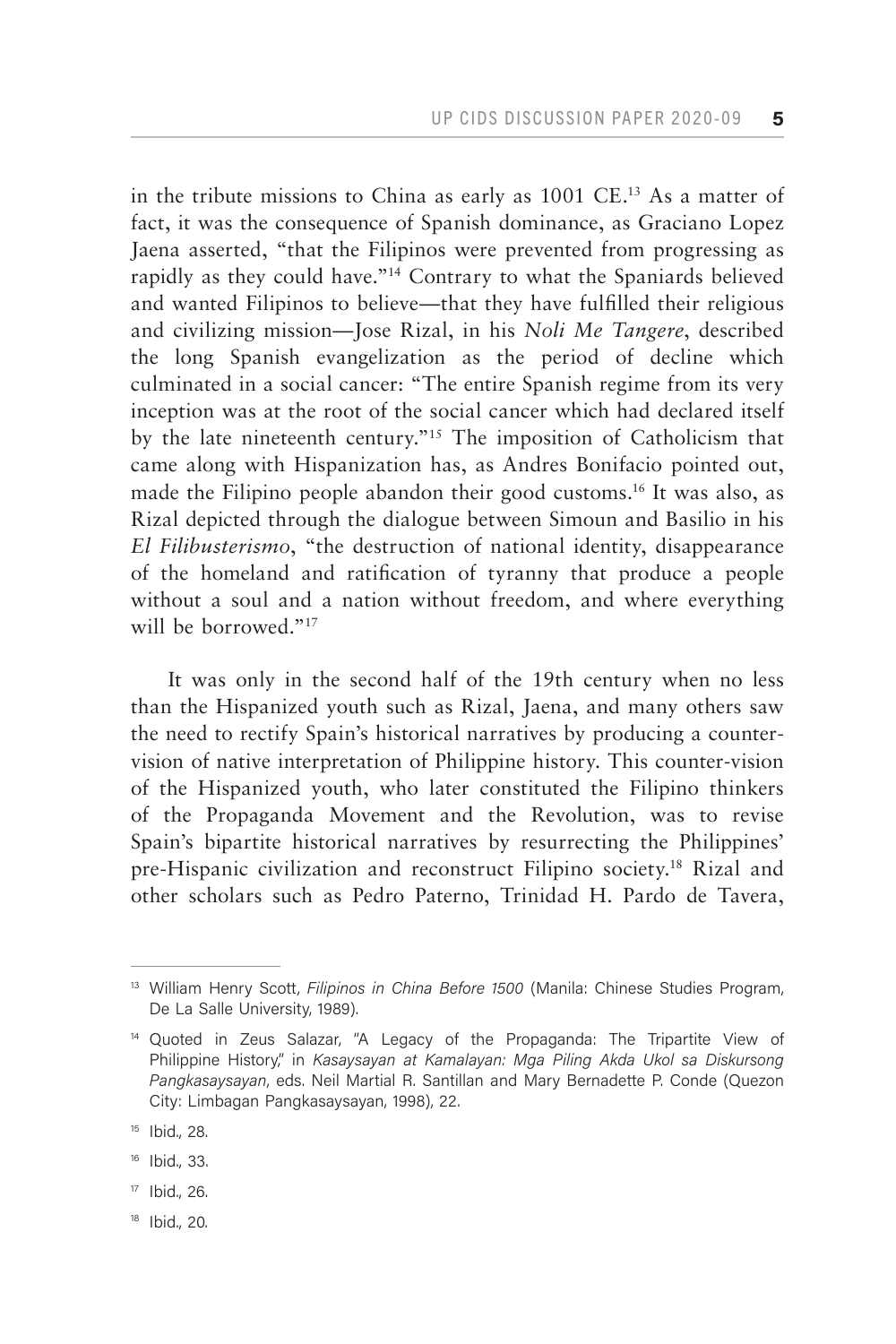and Isabelo de los Reyes began to study Sanskrit, pre-Hispanic scripts, ancient religion, and native mythology.19

The native historical counter-vision, which was described by Salazar as the tripartite historical view, was integrated in the Katipunan's ideology. New members in the rites of entry into the Katipunan had to know the correct answer to the three questions derived from this tripartite view—i.e., concerning the condition of Filipinos before the Spaniards came, its condition since then, and its condition after liberation from Spanish rule. The answers were to be found in detail in Bonifacio's *Ang Dapat Mabatid ng mga Tagalog*  (What the Tagalogs Should Know). Bonifacio articulated that "of old, prior to the arrival of the Spaniard, these Islands were governed by our own compatriots who were then living in the greatest abundance and prosperity." Furthermore, they maintained good relations with the neighboring countries like Japan, trading with them "commodities of all sorts." Wealth and good customs were then "a common patrimony" and everyone knew how to read and write in the ancient Filipino script. Then came the Spaniards and "with the pretense of peace... deceived (us) by their offers to guide us on the paths of wisdom and increased prosperity."20

It has to be noted, however, that in their efforts to resurface pre-Hispanic civilization, legacies of Islam—some of which came from Muslims in the south, particularly the Tausug of Sulu—were mentioned less, if not totally neglected. Possibly because Islam was the religion that Spain's traditional enemies, the Moros, professed. Rizal and other thinkers remained captured by Spanish black propaganda against their Muslim brethren who were portrayed as slave raiders and pirates. Rizal, in his poem *El Combate: Urbiztondo, Terror de Jolo,*  even hailed General Antonio de Urbiztondo, who led the successful

<sup>&</sup>lt;sup>19</sup> Resil B. Mojares, "The Haunting of the Filipino Writer" (keynote speech, "Localities of Nationhood: The Nation in Philippine Literature" Conference, Ateneo de Manila University, Quezon City, February 10–12, 2000), [http://web.archive.org/](http://web.archive.org/web/20041013091756/http://www.geocities.com/icasocot/mojares_haunting.html) [web/20041013091756/http://www.geocities.com/icasocot/mojares\\_haunting.html](http://web.archive.org/web/20041013091756/http://www.geocities.com/icasocot/mojares_haunting.html).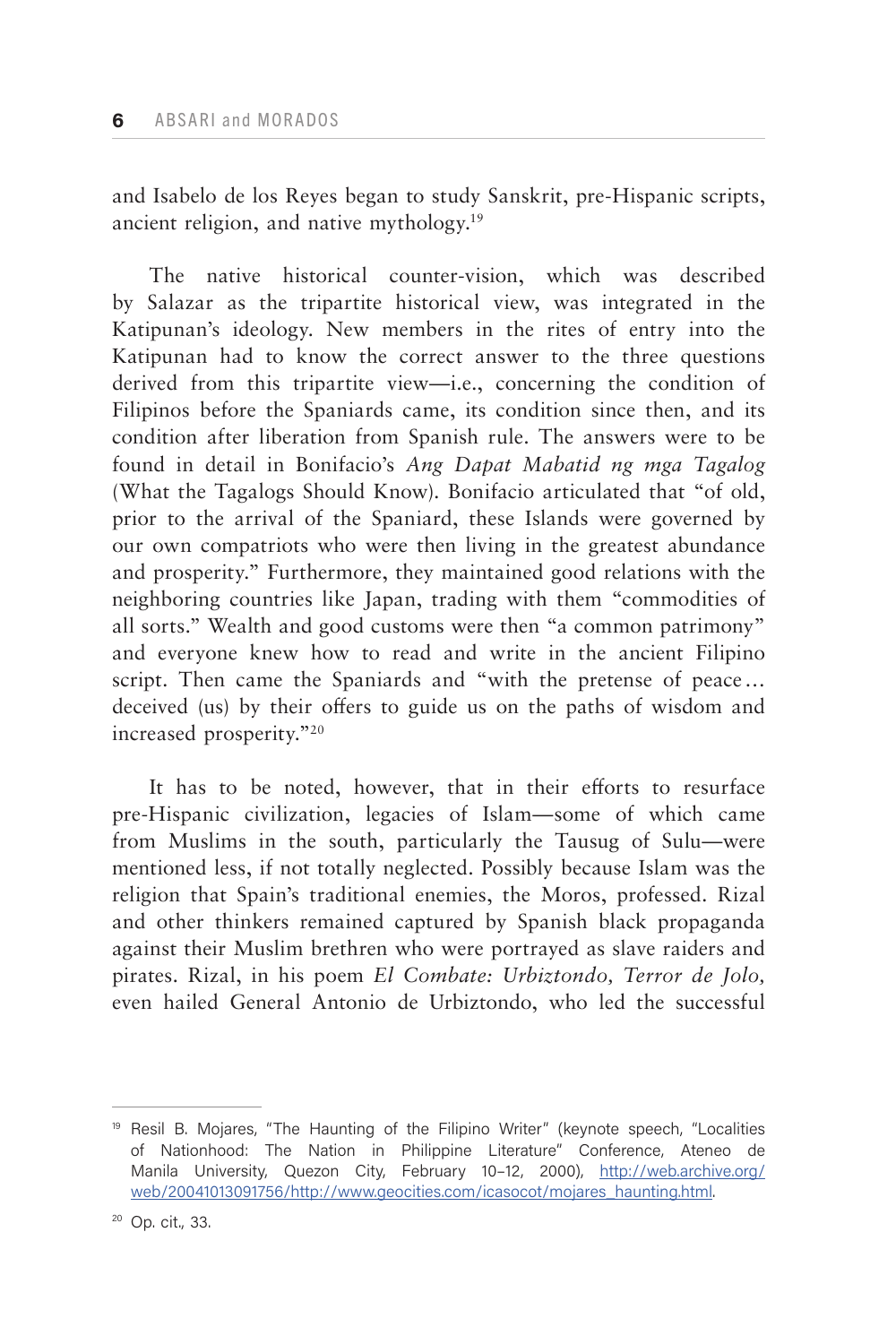Spanish expedition to Sulu on December 5, 1875.<sup>21</sup> What he and other thinkers have not considered was the fact that slave-raiding was the Muslims' war strategy to weaken Spanish military strength. In most if not all—Spanish military expeditions to Sulu and Mindanao, the Christianized natives allowed themselves to be used by the Spaniards to kill the Moros, something the Moros could not understand.

Rizal and other thinkers forgot—or perhaps did not know that before the coming of Spanish conquerors, there was no incident of Moro attacks and forced conversion to Islam of unchristianized natives. Instead, the Moros, along with other foreign Muslims, were actively participating and, to some extent, leading in both inter-island and progressive international trade. For instance, the tribute mission sent from Mao-li-wu (Marinduque or Mindoro)—together with Luzon—to China in 1405 was headed by a Muslim named Taonu Makaw.22 When Magellan came to Cebu in 1521, it was a Muslim who mediated his talk with the ruler of Cebu. This Muslim who warned the Cebu ruler of the Spaniards' deceitful attitude, according to Magellan's chronicler Antonio Pigafetta, "seemed more intelligent than the others."23 Coastal areas of Manila were a thriving Muslim principality ruled by Raja Sulayman at the time of the arrival of the Spaniards. Even the Spaniards who came to the Philippines also carried with them influences of Islam, as they have been ruled by the Muslim Moors for nearly 800 years.<sup>24</sup>

<sup>21</sup> Ma. Corona S. Romero, Julita R. Sta. Romana, and Lourdes Y. Santos, *Rizal and the Development of National Consciousness* (Quezon City: Katha Publishing Co., Inc., 2006), 105.

<sup>22</sup> Scott, *Filipinos in China Before 1500*, 8.

<sup>23</sup> Antonio Pigafetta, *Magellan's Voyage Around the World*, vol. 1 (Cleveland, OH: The Arthur H. Clark Company, 1906), 257.

<sup>24</sup> Alice M. L. Coseteng's *Spanish Churches in the Philippines* (1972) shows that old churches in Cebu and Bohol were designed after the mosques in Spain. Some Spanish words that were integrated into the Tagalog vocabulary such as *alkalde* (mayor; from the Spanish *alcalde*, taken from Arabic *qadi* (judge)) and *baryo* (from the Spanish *barrio*, taken from Arabic *al-barri*) originated from Arabic. See Isaac Donoso, "Sources on Philippine Islam," in *More Islamic Than We Admit: Insights into Philippine Cultural History*, ed. Isaac Donoso (Quezon City: Vibal Foundation, 2017), 3–43.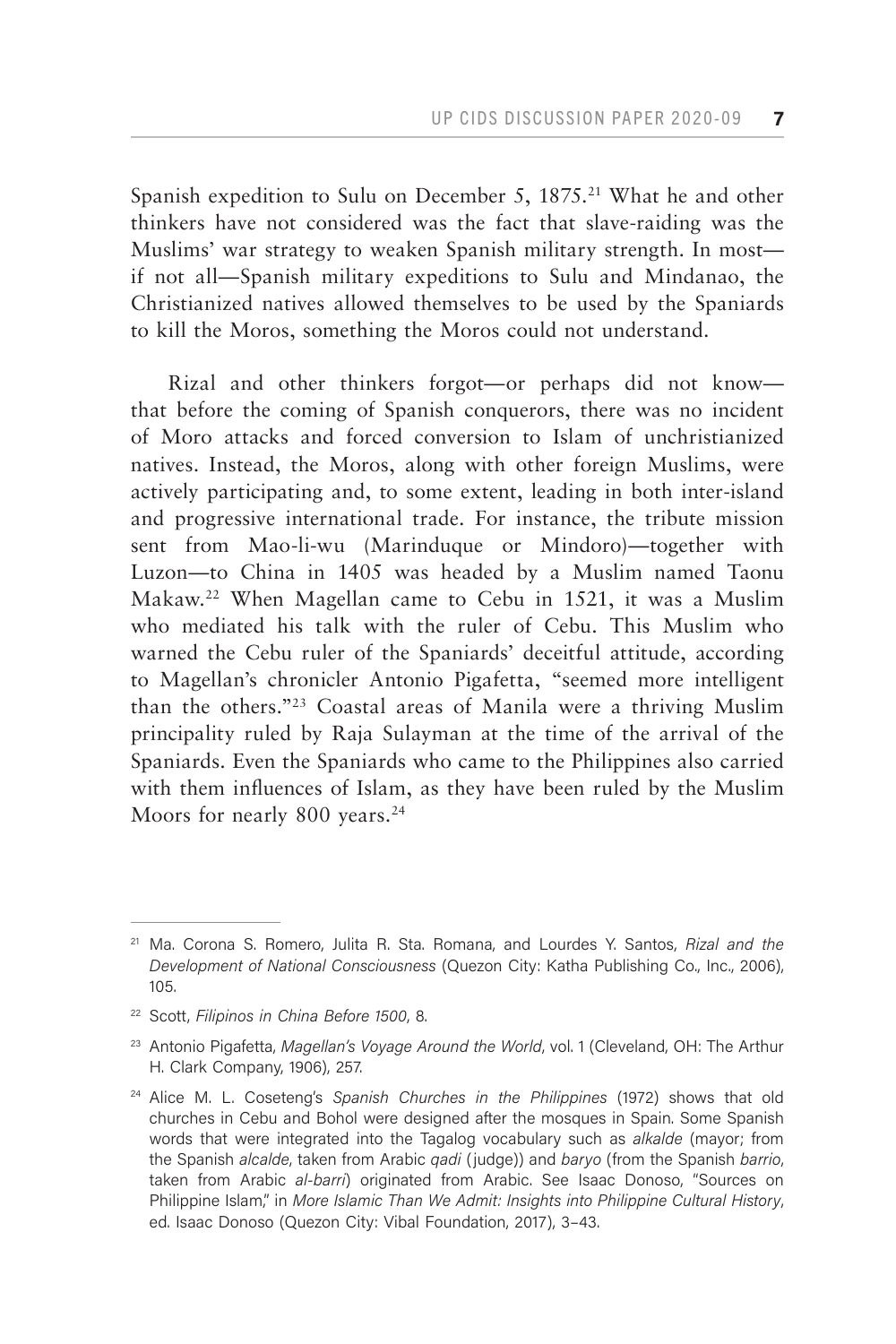Actually, the Spaniards' hatred of the Moros was a result of their centuries of war with the Moors in Spain. And in the Philippines, it was the Moros and other foreign Muslims who stood as the main obstacle to their religious and economic ambitions in the country. Had the Spaniards not come, the entire country would have possibly been Islamized and all Filipinos could have attained and enjoyed the peak of civilization as did the Moros, especially the Tausug, after the establishment of the Sulu Sultanate in 1405. But the natives in Luzon and Visayas fell upon the swords of *conquistadores* and the promise of salvation by the friars, and were convinced of the black propaganda against their Moro brethren in the south.

## **Imaging of the Moros: Colonial Historical Blunder**

The word "Moro" comes from the "Moors" (Moroccan Muslims) and was coined by the Spaniards in reference to the natives in Mindanao who adhered to the Islamic faith. The Moors, under the leadership of the Umayyad Caliphate, conquered and ruled Spain for almost 780 years. Even today, the remnants of the Islamic civilization are apparent in the cities of Granada and Cordova, the old centers of the Islamic Empire in Spain.

In 1492, the city of Granada fell from the hands of the Muslims to the Crusaders. The Crusaders fought the Muslims in the name of the Church, upon the blessings of Pope Urban II. Filipino scholar Luis Francia wrote: "As a reward for his success in driving away the infidel Moors towards the end of the 15th century, the Catholic King Ferdinand has asked for and received from the Pope the right of patronato real over all churches to be established in the territory of the reconquista. This was exactly what the Crown wanted, and Ferdinand skillfully maneuvered thereafter to secure from the Papacy extensions of his patronato to all his overseas dominions on the ground that evangelizing the heathen, or Indios, was the same as recovering Granada for Christendom."25

<sup>25</sup> Luis H. Francia, *A History of the Philippines: From Indios Bravos to Filipinos* (New York: Overlook Press, 2010), 4.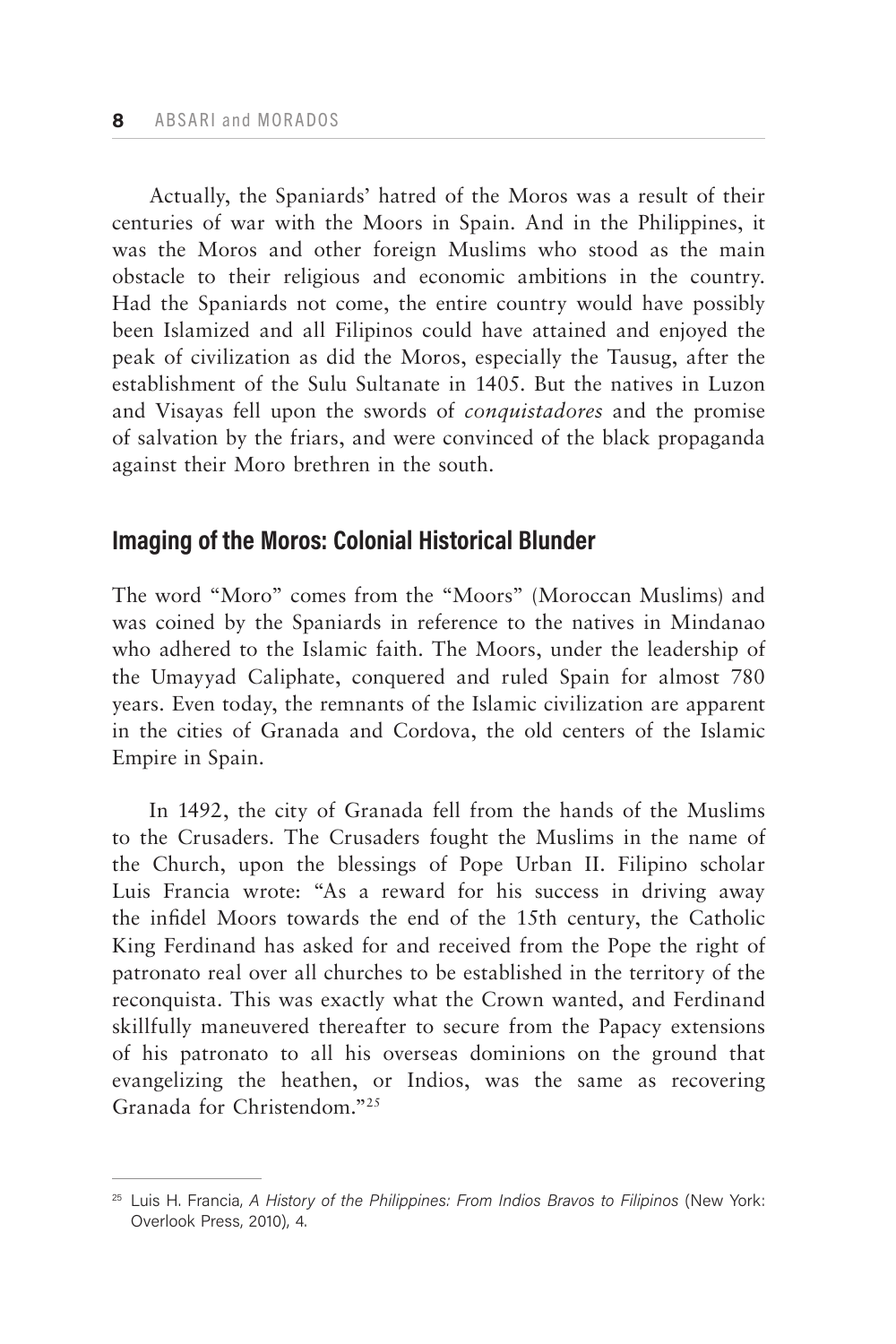Obviously, when the country was colonized by the Spaniards, this historical connection shaped the policy of the Spanish *conquistadores*  in dealing with the Muslims. Under the name "Moros," the colonizers depicted them "as a degraded race of savages whose only ambition was to plunder, guided strongly by a religion based on the teaching of a false Prophet which they called Mohammedanism." This savage imagery and negative depictions from the colonizers' perspectives stressed the Moros' "lack of civilization which underlined the need to subjugate and civilize them through Christianization."<sup>26</sup>

Bearing the hatred against the same peoples of Rajah Lapu-Lapu who killed Magellan in the island of Cebu in 1521, King Phillip II affirmed this policy in his written instruction to Miguel Lopez de Legazpi in 1566, which partly reads, "We give you permission to make such Moros slaves and to seize their property."<sup>27</sup> Another Jesuit missionary stressed, "It is an error to believe that the Moros of Mindanao cannot be converted. And if someone persists in this belief, he must confess that they are unconquerable; because, note carefully they will become loyal subjects of Spain only upon divesting themselves of their being Moro and becoming Christians."28 The effect of this hard colonial policy towards the Moros was met with fierce resistance. The Moros' fighting the Spaniards was labeled as the historical years of the "Moro Wars."

The "Moro Wars" manifested the early sense of nationhood among Muslims even prior to the age of the Propaganda Movement spearheaded by distinguished national heroes like Jose Rizal and Andres Bonifacio. The agenda of the Propaganda Movement which was to liberate the country from slavery was already articulated by Sultan Qudarat. Below is an excerpt of Sultan Qudarat's inspiring message to the Moros to continue the fight against the colonizers even at the cost of their own lives:

<sup>26</sup> Samuel K. Tan, *The Muslim South and Beyond* (Quezon City: University of the Philippines Press, 2010), 82.

<sup>27</sup> Cesar Adib Majul, *Muslims in the Philippines* (Quezon City: University of the Philippines Press, 1999), 91.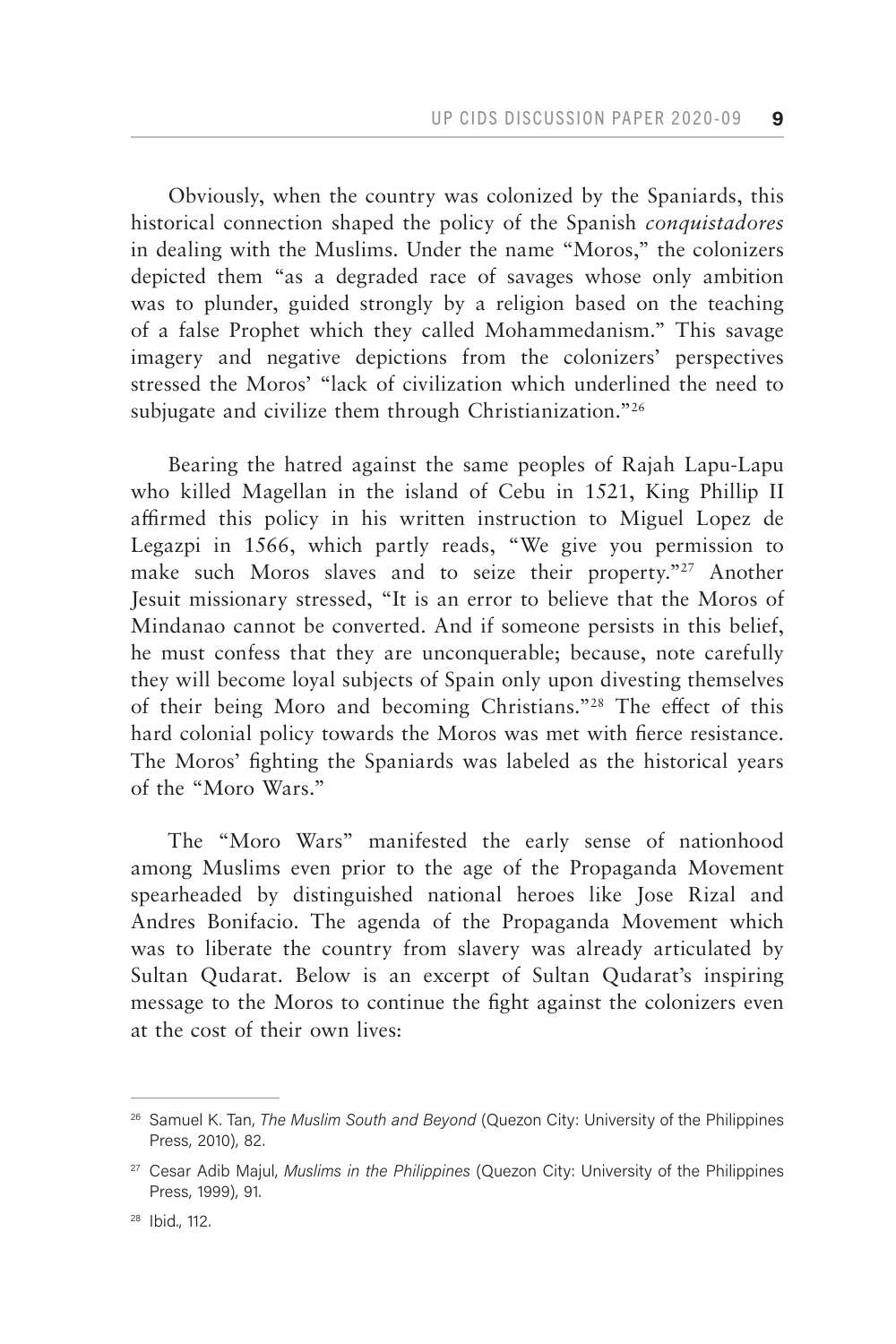What have you done? Do you realize what subjection would reduce you to? A toilsome under the Spaniards! Turn you're your eyes to the subject nations and look at the misery to which such glorious nations had been reduced to. Look at the Tagalogs and Visayans! Are you better than they? Do you think that the Spaniards consider you of better stuff? Have you not seen how the Spaniards trample them under their feet? Do you not see every day how they are obliged to work at the oars and the factories with all their rigors? Can you tolerate anyone with a little Spaniards blood to beat you up and grasp the fruit of your labor? Allow yourselves to be subjects (today) and tomorrow you will be at the oars; I, at least will be a pilot, the biggest favor they will allow a chief. Do not let their sweet words deceive you; their promise facilitates their deceits, which, little by little, enable them to control everything. Reflect on however the minor promises to the chiefs of other nation were not honored until they became masters of them all. See now what is being done to these chiefs and how they are led by a rod. Don't we have a right to regain back our Independence?29

Instead of appreciating the heroic act of the Moros in resisting foreign rule, the major legacy of the three centuries of Moro-Spanish warfare in the Philippines had reinforced the branding of the "Moro" image—as cunning, cruel, treacherous, savage, pirate, raider, and slaver. To this very day, this image is quite operative in the minds of many, if not most, of Christian Filipinos, whose forebears after all, bore the brunt of the Moro *jihad*. 30 This kind of depiction is commonly known as negative stereotyping.

 In the case of Muslims in the Philippines, negative stereotyping is a form of colonial blunder depicting the negative imagery of the Moros. It was also designed to survive because it was part of the "divide and rule" policy of the colonizers. It drew a distinction

<sup>29</sup> Ibid., 156–57.

<sup>30</sup> Peter G. Gowing and Robert D. McAmis, eds., *The Muslim Filipinos: Their History, Society and Contemporary Problems* (Ermita, Manila: Solidaridad Publishing House, 1974), 77.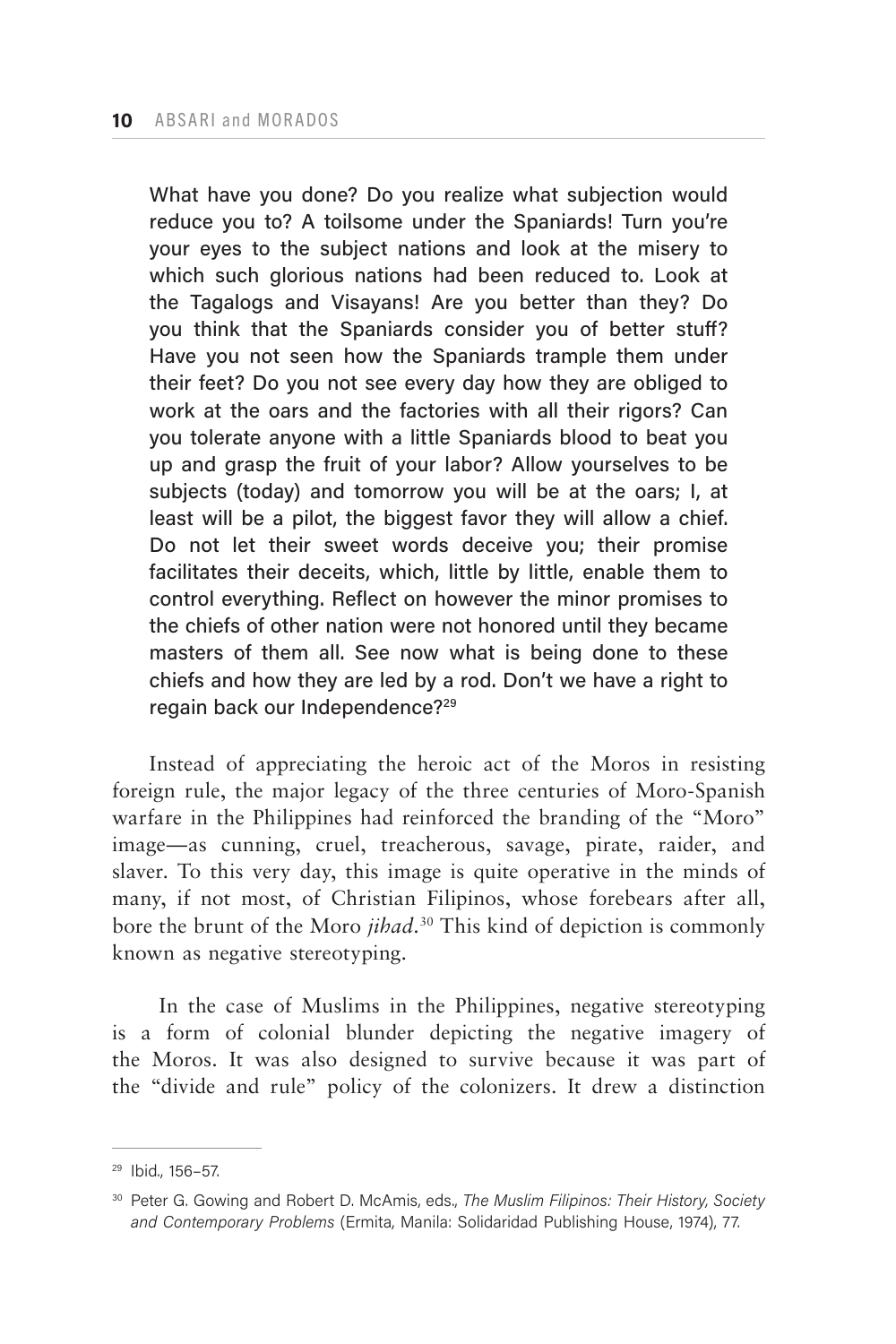between the converted Indios and the Moros, along with the other tribal groups, who refused conversion to Christianity. Moreover, the Christian prejudices against the Moros were reinforced by the invention of the theatrical play called *moro-moro.* In this play, the Moros were depicted as villains and Christians as heroes.

Spain's historical distortion of the past, which Rizal and other Hispanized thinkers failed to rectify, became the root cause of the minimalization and even exteriorization of PMH that remains alive in the consciousness of the Filipinos until today.

Furthermore, in the early days of the Propaganda Movement, the Hispanized youth still cling to Spain as the mother country whose culture is superior to that of the natives. Rizal even proposed the assimilation of the Philippines to Spain so that Filipinos would enjoy egalitarian laws and free and liberal reforms. Marcelo H. del Pilar proposed the same scenario, but with the expulsion of the friars.31 It was Bonifacio and the Katipuneros who took the ultimate solution: absolute freedom from the Spaniards through revolution. Unlike the Hispanized youth who remained captive of Spanish black propaganda against the Moros, Bonifacio, as pointed out by Dr. Villan, recognized the courage of those who did not submit to Spanish rule and called them true countrymen.<sup>32</sup> His vision of society includes all Filipinos of diverse cultural and religious backgrounds.

During the Revolution, Filipinos were slowly returning to their pre-colonial religious upbringing. Dr. Villan recalled that in Bohol, local resistance burned churches and stabbed the statue of Virgin Mary eighteen times. During the 1897 attacks of Spanish-controlled towns in Visayas, Katipuneros also burned churches and killed the priest. In some places in Cavite, thirteen friars were savagely put to

<sup>&</sup>lt;sup>31</sup> Salazar, "A Legacy of the Propaganda," 24-25.

<sup>32</sup> Virgilio S. Almario, *Panitikan ng Rebolusyon(g 1986): Isang Paglingon at Katipunan ng mga Akda nina Bonifacio at Jacinto* (Quezon City: University of the Philippines Press, 1997).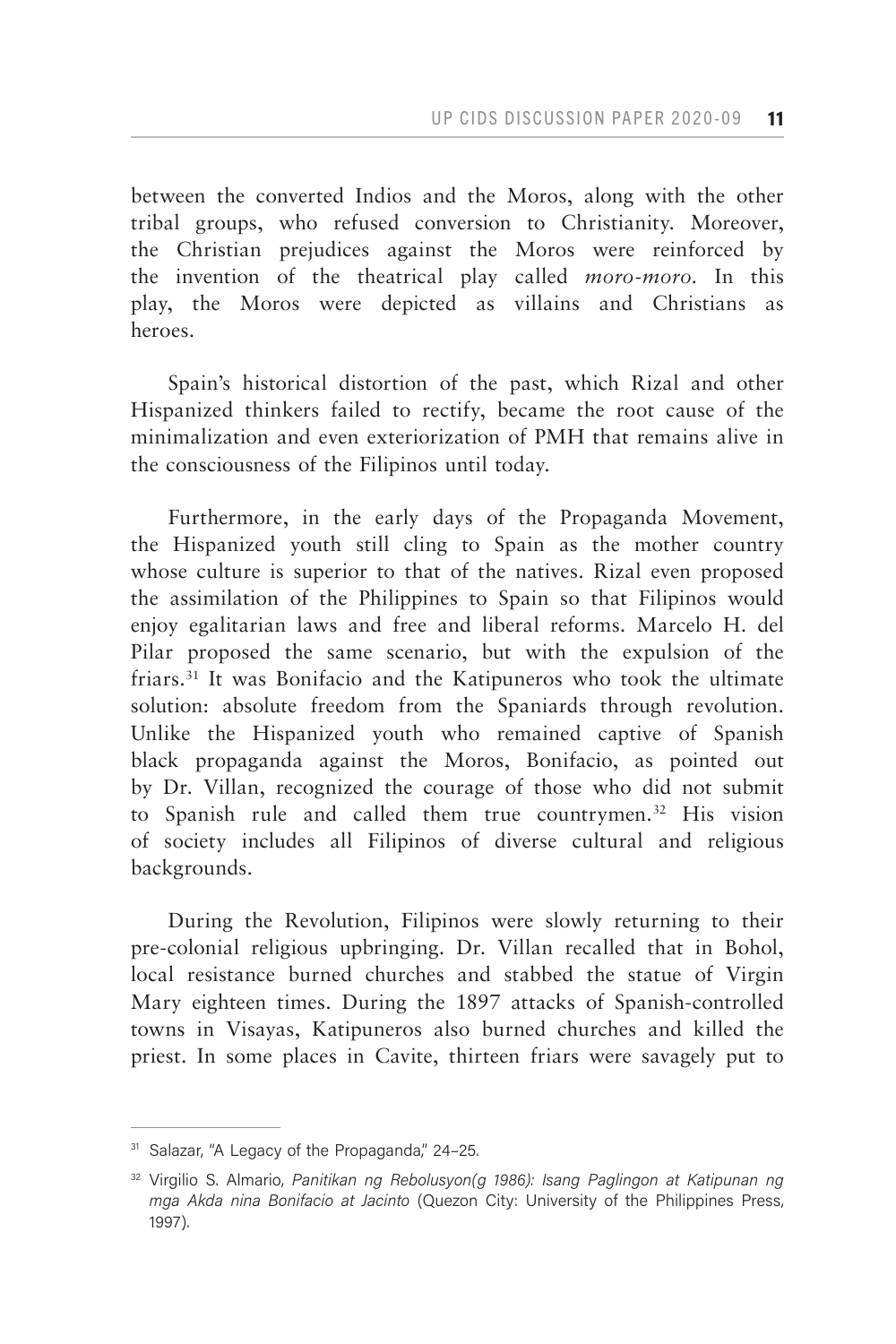death. One was burned alive, another was hacked to pieces, and still another one was roasted on a bamboo pole.<sup>33</sup>

But as Bonifacio died, so did his vision. The revolution and the task of reforming Philippine society once again fell upon the hispanized youth who could not denounce everything the Spaniards have implanted. Catholicism remained an important component in their socio-political life despite knowing the fact that it was Spain's most important colonial tool. Rizal's rejection of the God of Catholicism shows that Catholicism as taught by the friars did not at all bring spiritual enlightenment even to the Illutrados as did the Sufi masters who brought Islam to the south.

In the 1899 Revolutionary Congress convened at Malolos, Bulacan that crafted the first Philippine Constitution (the Malolos Constitution), the separation of Church and State became the most contentious issue. The Congress, largely composed of the Ilustrados, was divided into two groups. The first group, headed by Felipe G. Calderon, who was a grandson of a Spanish friar, called for the union of Church and State and even proposed Catholicism to be the state religion. His proposal, however, lost by one vote against the second group who advocated the separation of Church and State. But despite their conflicting positions on Church-State relations, both groups were in agreement that it was not the Catholic Church nor Catholicism per se that they were campaigning against, but only the Spanish priests. The campaign was to "Filipinize the Catholic Church," where control will be taken from the hands of Spanish friars and be given to native priests, who have been treated inferior by the friars. However, the issue of Church-State relations actually remained unresolved. The short-lived Malolos Republic maintained the unity of Church and State and opted to retain Catholicism as state religion for the sake of political expediency. It was the Americans who settled the issue of Church-State relations by imposing Church-State separation, but without Filipinization.<sup>34</sup>

<sup>&</sup>lt;sup>33</sup> Peter G. Gowing, "The Disentanglement of the Church and the State in Early American Regime in the Philippines," in *Studies in Philippine Church History*, ed. Gerald H. Anderson (Ithaca, NY: Cornell University Press, 1969), 204.

<sup>&</sup>lt;sup>34</sup> For more on the debate, see Filomeno V. Aguilar, "Church-State Relations in the 1899 Malolos Constitution: Filipinization and Visions of National Community," *Southeast*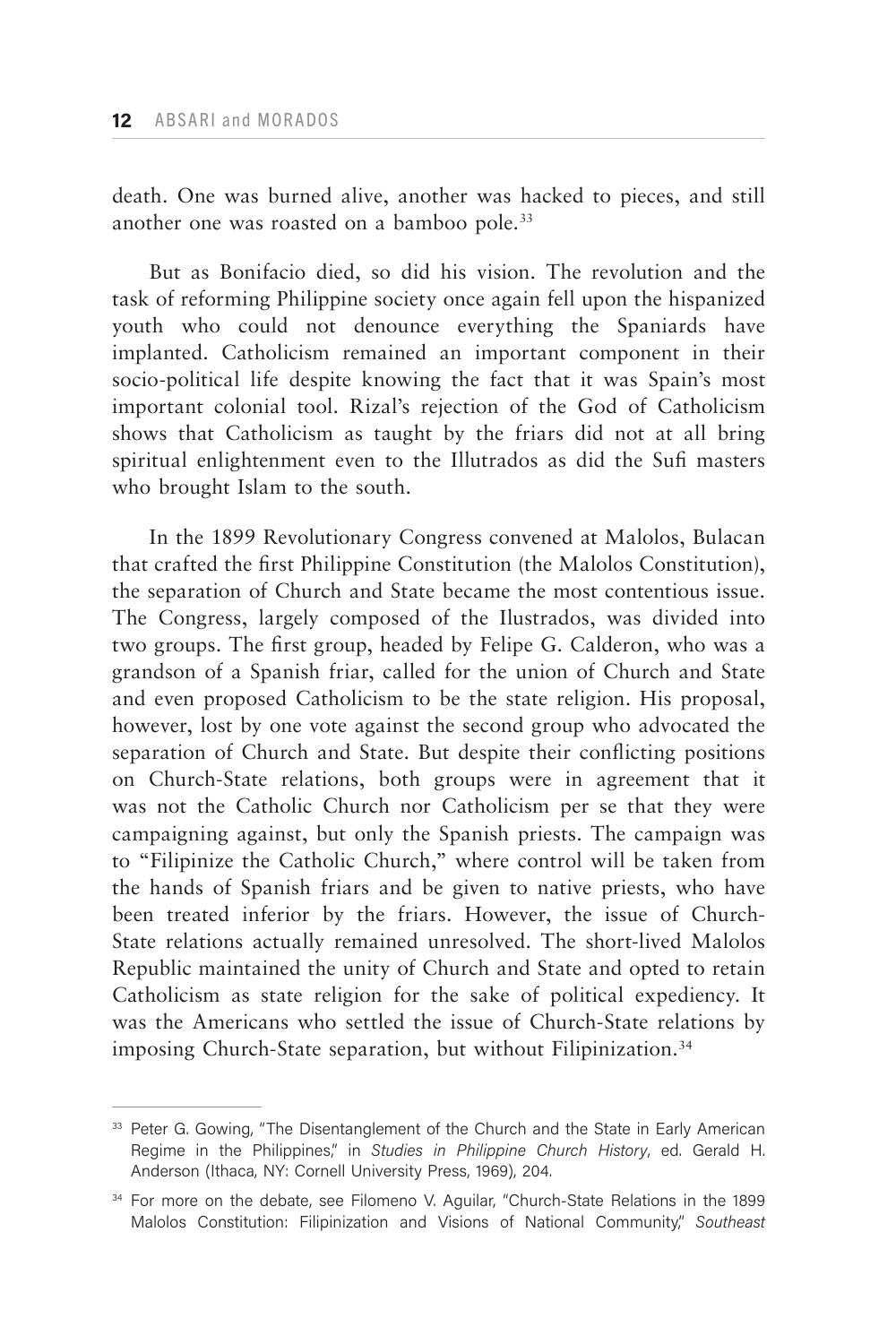Under American colonialism, the recovery of the Philippines' past heritage, which Rizal and other thinkers pursued, and the pluralistic society envisioned by Bonifacio were outlived by another new historical moulding. History books during the American occupation portrayed America as a benevolent nation who came only to save Filipinos from Spain and spread amongst them the boon of liberty and democracy. Mass education with English as a medium of instruction was conducted to fulfill the goal of civilizing the natives and training them in the science of self-governance. Spain's bipartite historical narrative was followed by the discourse aimed at creating a nationstate which was dominated by Western Christian thoughts. Thus, the kind of nation produced was a transposition of American political institutions and ideas that do not reflect the values of the Filipino people. Indigenous institutions which could have led to the evolution of native democratic ideas and institutions were disregarded. The imposition of the English language as medium of instruction and the importation of American textbooks filled with American narratives, heroes, and cultural referents set the stage for what Renato Constantino describes as the "Americanization" and the beginning of Filipinos' "miseducation."<sup>35</sup>

During the American period, this negative depiction of the Moros continued. Even under the Commonwealth government of 1935-1946, history books taught that the Muslims, who fought the Spaniards, were pirates and slave raiders. Indeed, the terror of Muslim slave raiding in the Christianized areas remains frightening in the memory of the Christianized natives.36 The *moro-moro*, which was a popular festival attraction, survived up to the 1950s. In fact, according to a popular columnist in 1971, "The already damaging image of the 'Moro image' perpetrated by the Spaniards, was further made more damaging by the

*Asian Studies* 4, no. 2 (August 2015): 279–311, [https://doi.org/10.20495/seas.4.2\\_](https://doi.org/10.20495/seas.4.2_279) [279](https://doi.org/10.20495/seas.4.2_279).

<sup>35</sup> Renato Constantino, "The Miseducation of the Filipino," in *Kasaysayan at Kamalayan: Mga Piling Akda Ukol sa Diskursong Pangkasaysayan*, eds. Neil Martial R. Santillan and Mary Bernadette P. Conde (Quezon City: Limbagan Pangkasaysayan, 1998), 231–49.

<sup>36</sup> For more on Moro slave raidings, see Luis Camara Dery, *The Kris in Philippine History: A Study of the Impact of Moro Anti-Colonial Resistance, 1571–1896* (Quezon City: Luis Camara Dery, 1997).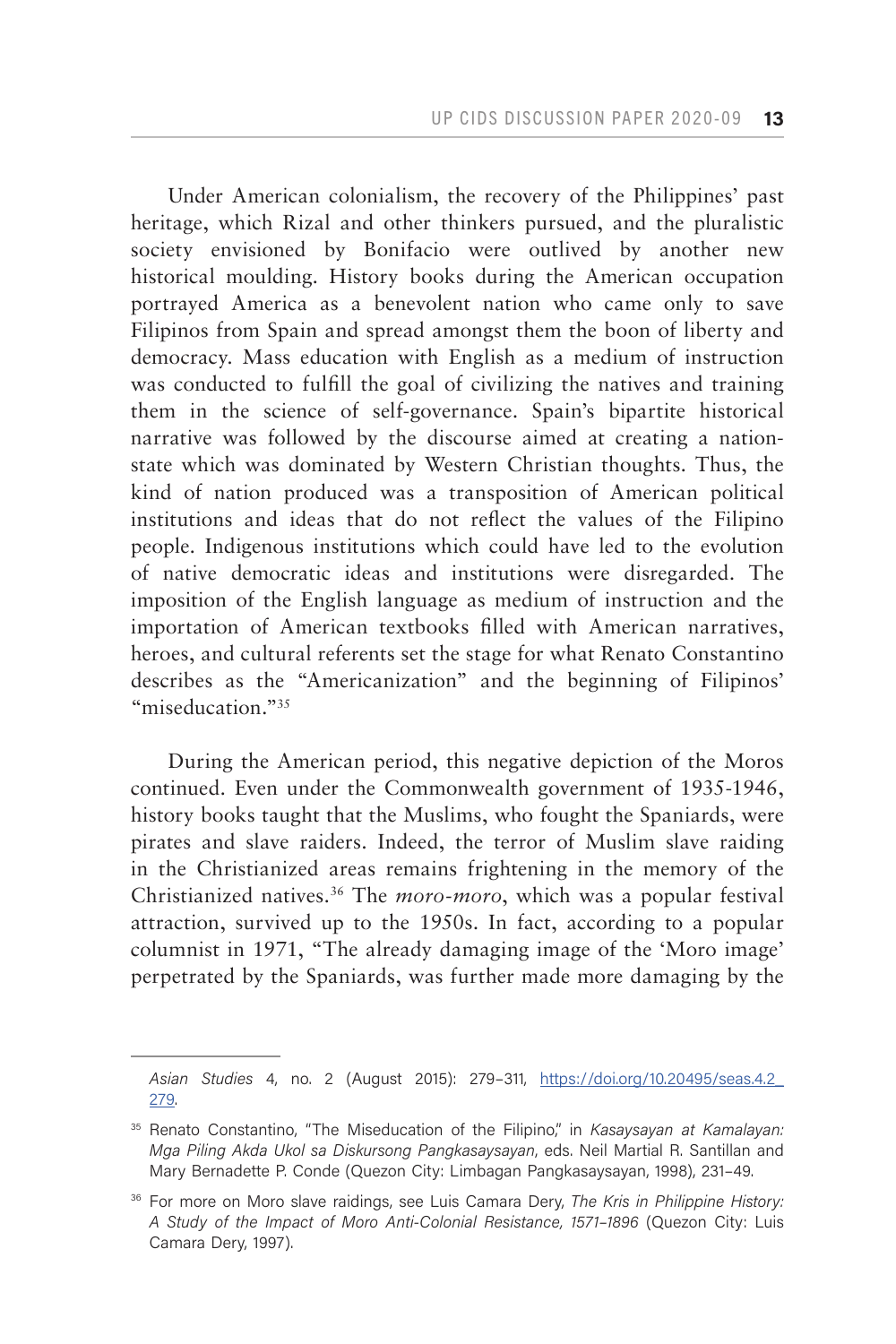American colonizers who coined a catch phrase that stuck fast through the years: 'Only a dead Moro is a good Moro.'"37

The 1960s onward marked the beginning of the second attempt to rediscover pre-Hispanic heritage when Filipino nationalist scholars took the initiative to challenge the relevance of Western thoughts in understanding the Filipino way of life. This initiative brought back the urge to rediscover Filipino indigenous thought and traditional values where the legacies of Asian civilizations can be found. This initiative was reinforced by many archeological findings such as the Balangay boat excavated in Butuan in 1974 and the 900 CE Laguna copperplate unearthed in 1989, among others, that reveal the country's rich historical past. It is here that the importance of Philippine Muslim History is seen as it continues to preserve the Philippines' lost heritage.

Some of the past histories of the Moros remain relevant as the Philippines under President Rodrigo Duterte's administration reestablishes the country's ancient ties with China, Middle East, and the neighboring Southeast Asian nations. For example, the grave of the Sultan of Sulu who died in China in 1417 has become one of the foundations of Philippines-China relations.38 But the legacies of hatred, bias, and prejudice against the Moros left by the Spaniard and American colonizers in the minds of the Christianized Filipinos continue to manifest in the succeeding decades.

After Sulu and Mindanao were integrated into the larger Philippine society in the newly established Philippine Republic in 1946, the discussion of the history of Muslims in the Philippines has remained insignificant in many history books. The negative depiction of Moros in public life also continued even after independence. School children

<sup>37</sup> Sixto Y. Orosa, "The Great Moro Problem," *Philippine Free Press*, August 28, 1971, 34, cited in Fredelino Cafe, "A Content Analysis on the Image Portrayal of the Mindanao Muslims by *Bulletin Today* Newspapers 1971, 1976 and 1981" (master's thesis, Institute of Islamic Studies, University of the Philippines Diliman, 1985), 6.

<sup>&</sup>lt;sup>38</sup> The first thing that Chinese President Xi Jinping mentioned to President Duterte during their first meeting in China was the grave of Sulu Sultan Paduka Batarah in Dezhou City in China's Shandong Province.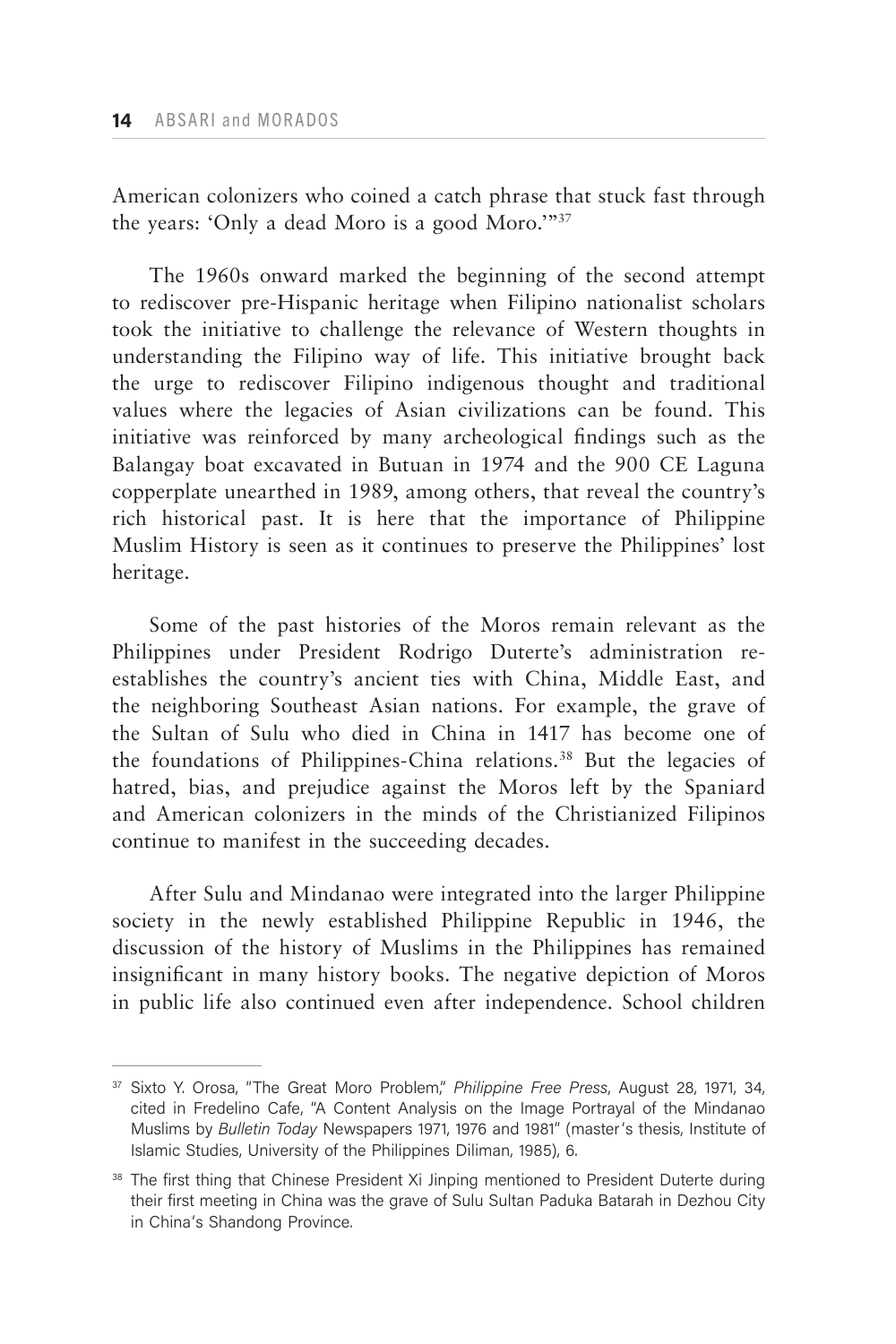attending their history classes learned all the negative stereotyping against the Moros. The teachers' bias and prejudices were obviously the result of the colonial historical blunder committed against the Moros. Here is a classroom incident in the early 1970s documented by a journalist to show how non-Muslim Filipino pupils were introduced to the Muslims in their classrooms:

Once upon a time, there lived in the southern island of this country a fierce and violent people. They used to carry swords of all sizes and shapes. With this weapons, they used to kill people, especially Christians, whenever, they ran amuck which happened quite often. Named Moros by the Spaniards, it is said that they astride a horse, a Moro looked like a monkey...<sup>39</sup>

A graduate study done by Fredelino Cafe (1985) reveals that stereotyping has usually portrayed the Muslims in a bad light. The predominance of unfavorable themes is shown through analyzing portrayals about Mindanao in a national newspaper. The stereotyping of Muslims was seen through persistent, consistent, and repetitive patterns of usage of labels such as "rebel," "terrorist," "killer," and "outlaw." In his study, Cafe revealed that these four negative categories topped all other unfavorable categorizations that appeared in the national newspaper in the years 1971, 1976, and 1981.<sup>40</sup>

In a similar study on media portrayals of Muslims by Samira Gutoc (1995), a news article used "Muslim" as a label for a gunman and a kidnapper. Gutoc observes that other articles used "Muslim" to label separatists, rebels, or guerillas. Only two articles used "Moro" (instead of "Muslim") to refer to a rebel.<sup>41</sup>

<sup>39</sup> S. B. Castillo, "Fire in Cotabato," *Philippine Free Press*, December 11, 1971, 19.

<sup>40</sup> Cafe. "A Content Analysis on the Image Portrayal of the Mindanao Muslims by Bulletin Today Newspapers."

<sup>41</sup> Samira Gutoc, "Are Muslims Maligned in the Press?: A Content Analysis of the *Philippine Daily Inquirer* and *People's Journal* and Their News Coverage of Muslims" (undergraduate thesis, College of Mass Communication, University of the Philippines Diliman, 1995).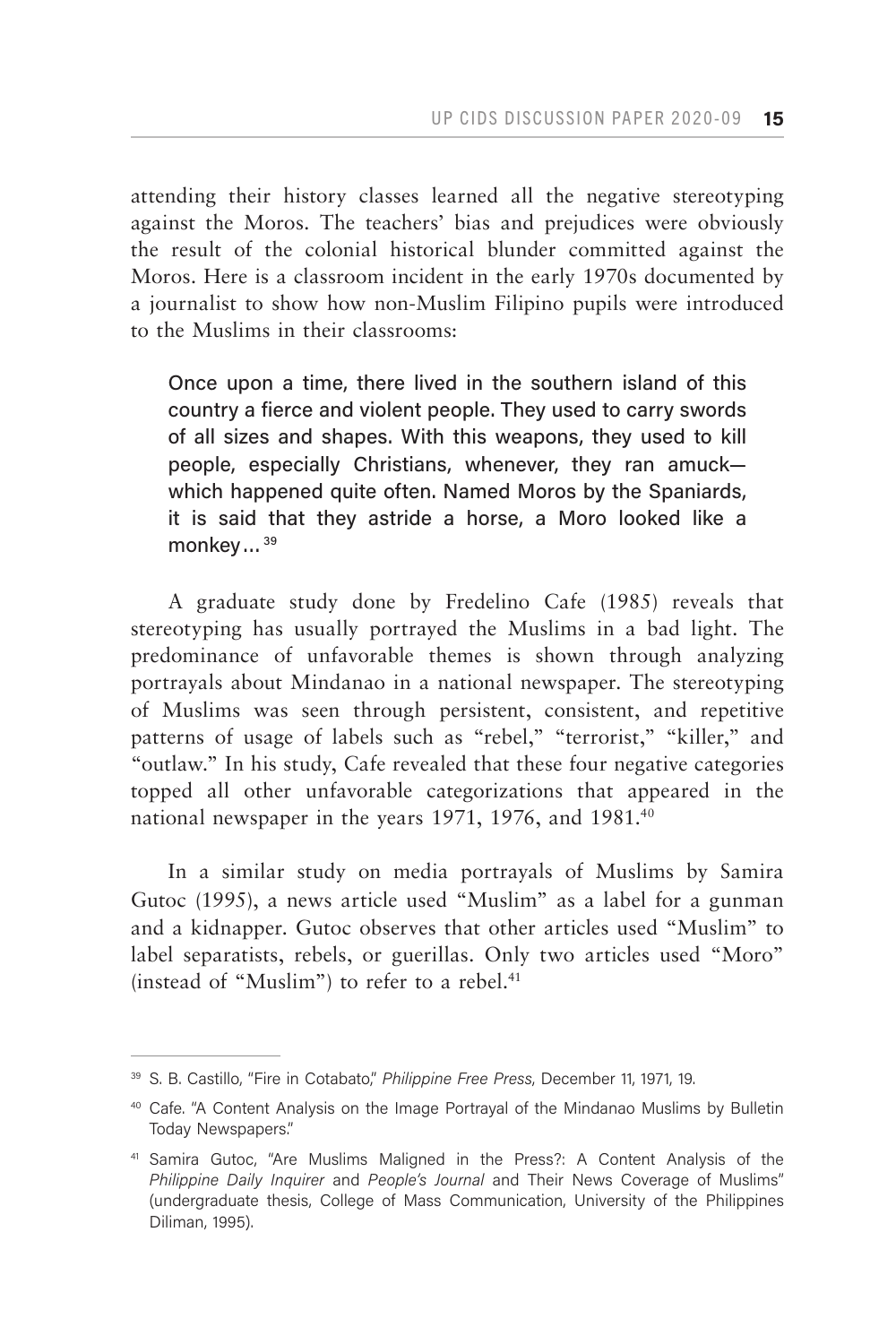The difference in religion became a basic alienating factor between Christianized Indios and Muslim Moros. Whatever ties of race and custom had previously existed were broken, and worse, were replaced by suspicion and hatred or antipathy. Mastura (1984) described the evolution of this phrase:

The Spaniards regarded them as pirates and as enemies of the faithful. Thus, 'hay Moros en la playa' (there are Moros on the seashore) is indicative of warning to keep watch and keep distance from them. When the Americans came, they thought of them (Moros) as hostile fanatics. Following their experience from the (American Indian Campaign), hence the only good Moro is a dead Moro came about.<sup>42</sup>

The second attempt to rediscover pre-Hispanic heritage in the 1960s was further strengthened by President Ferdinand Marcos' promotion of a "New Society." In his attempt to construct a narrative of Philippine history to address what he perceived as a national identity crisis, a 19-volume tome promoting his vision of history was published. In *Tadhana* (Destiny), he wrote:

My view of our history as a people follows a conceptual framework that considers our earliest ancestors as having participated in man's universal evolution before commencing the particularization process that would, over the centuries, produce a racial identity. From this point follows the development of the Filipino people into a unique and distinct nation…the story of a people is not merely a heritage but a destiny.43

It was also during this period when PMH was considered part of the nation's history in reconstructing Philippine society. To

<sup>42</sup> Datu Michael O. Mastura, *Muslim Filipino Experience: A Collection of Essays* (Manila: Ministry of Muslim Affairs, 1984), 87.

<sup>&</sup>lt;sup>43</sup> Quoted in Marc Maca and Moris Paul, "Education, National Identity and State Formation in the Modern Philippines," in *Constructing Modern Asian Citizenship*, eds. Edward Vickers and Krishna Kumar (London: Routledge, 2015), 6.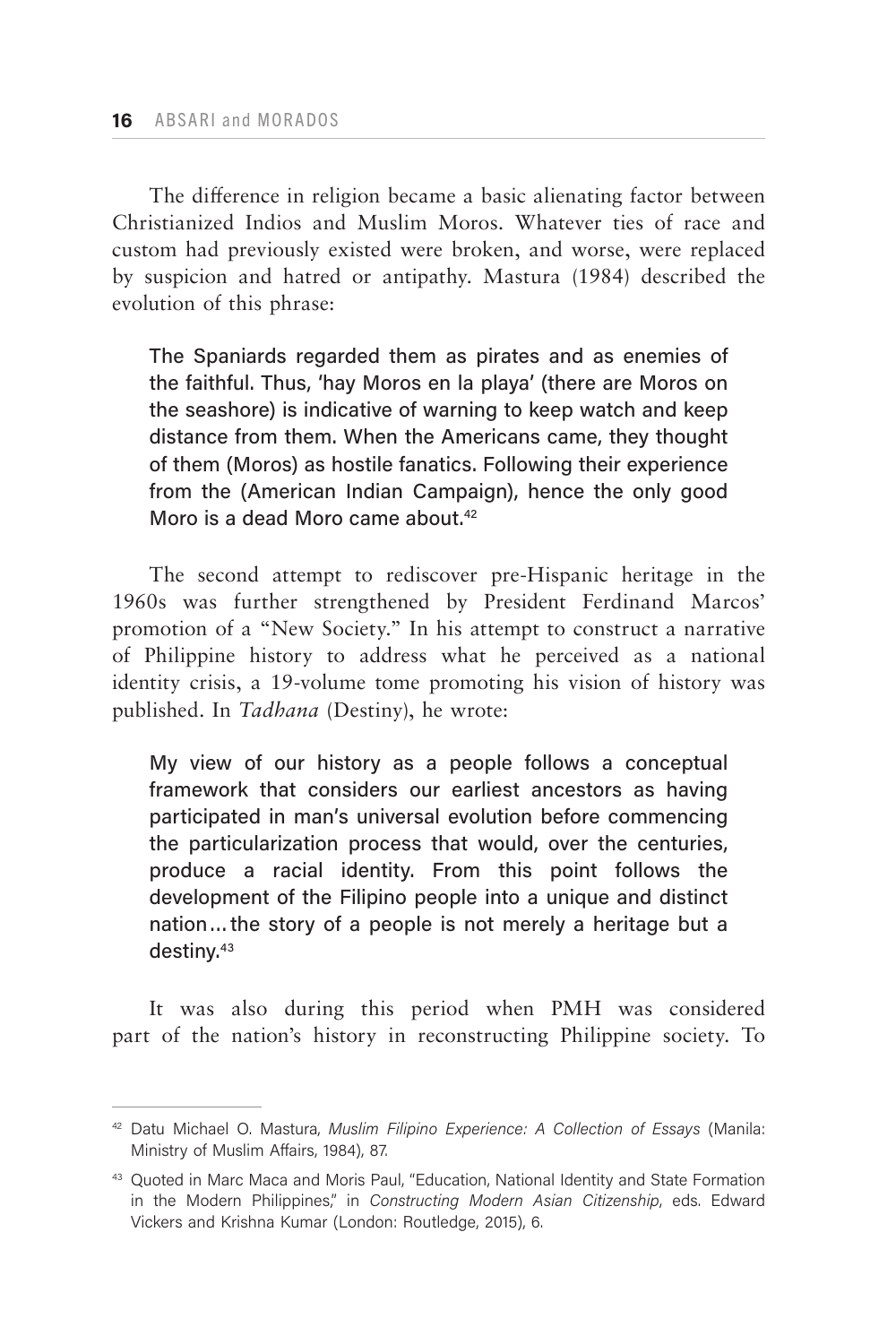accommodate Muslims' grievances and aspirations which culminated in an armed struggle in the 1970s, President Marcos, in one of his official speeches, declared that Islamic heritage was part of the cultural heritage of the entire country. Unlike the Commonwealth government, the Marcos government made sure that textbooks and instructional materials in public schools did not contain anything derogatory about the Moro's religious beliefs or cultural characteristics.<sup>44</sup> In 1982, President Marcos issued Letter of Instruction No. 1221 directing his cabinet and ministry of education to "enhance the nation's Islamic heritage."45

President Marcos' vision of a New Society, however, did not materialize as he was ousted through the People Power Revolution in 1986. *Tadhana* was seldom used in schools and had less impact on popular historical consciousness. But the reawakening to rediscover the Philippines' historical past and indigenous ideologies remains an important task which Filipino scholars pursue until the present. Various paradigms such as *Sikolohiyang Pilipino* by Dr. Virgilio Enriquez and *Pantayong Pananaw* by Dr. Zeus Salazar, among others, emerged. At the turn of the 21st century, scholars began transcending religious boundaries and continued to widen previous works of scholars containing liberal perspectives on the Moros such as William Henry Scott and F. Landa Jocano.

The policies and programs of accommodating Muslim concerns and aspirations, including the recognition of their rich history, were continued by the succeeding administrations. The 1987 Constitution, which was adopted during President Corazon Aquino's administration, for example, "recognizes, respects, and protects the rights of indigenous cultural communities to preserve and develop their cultures, traditions, and institutions."46 The importance of Islamic historical landmarks

<sup>&</sup>lt;sup>44</sup> Cesar Adib Majul, *The Contemporary Muslim Movement in the Philippines* (Berkeley: Mizan Press, 1985), 77–84.

<sup>45</sup> *Official Gazette*, "Letter of Instruction No. 1221, s. 1982," March 31, 1982, [https://www.](https://www.officialgazette.gov.ph/1982/03/31/letter-of-instruction-no-1221-s-1982/) [officialgazette.gov.ph/1982/03/31/letter-of-instruction-no-1221-s-1982/.](https://www.officialgazette.gov.ph/1982/03/31/letter-of-instruction-no-1221-s-1982/)

<sup>46</sup> Article XIV, Section 17.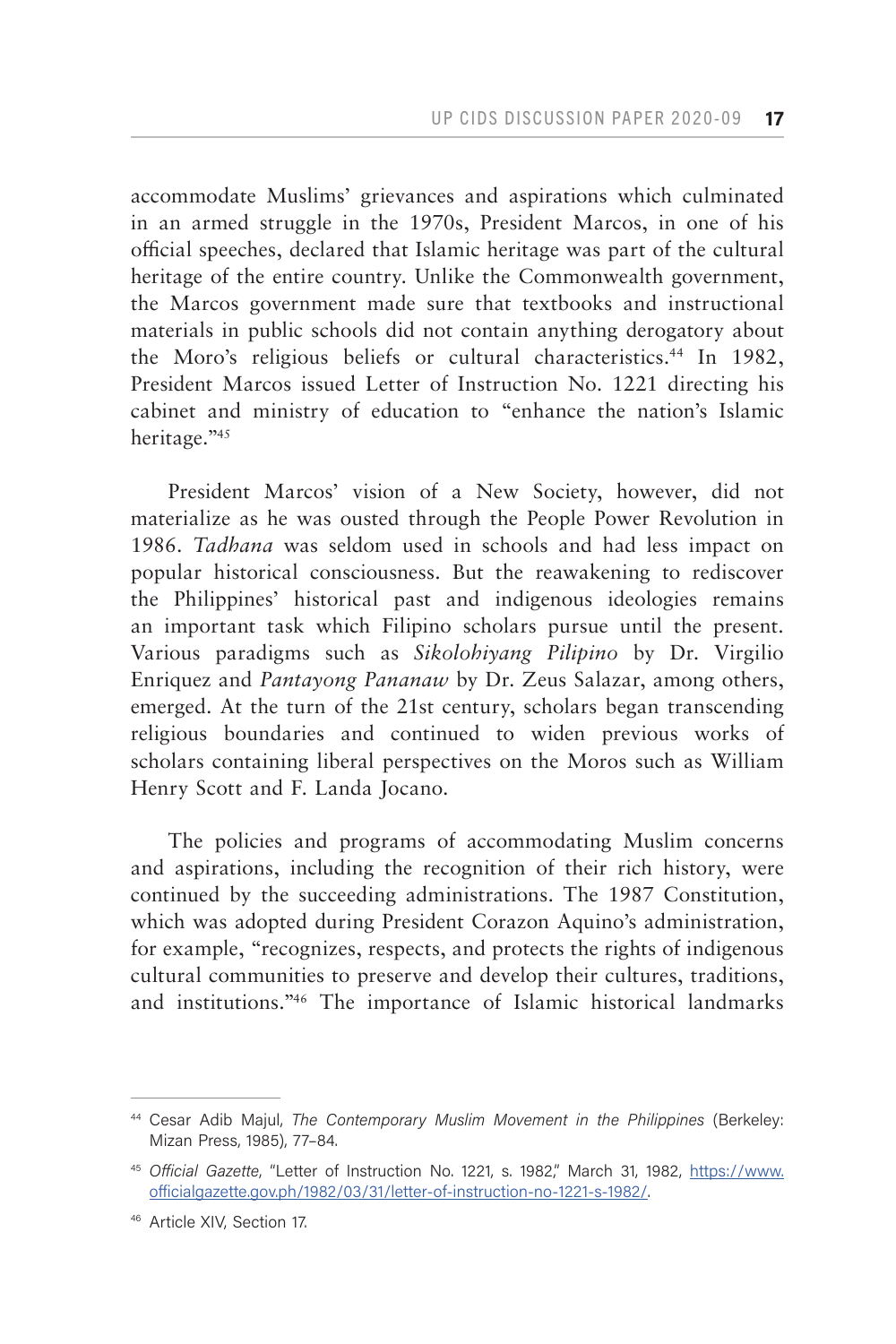were also highlighted, such as the oldest mosque in Suminul, Tawi-Tawi, which was declared a National Historical Shrine in 2006. In 2008, the Commission on Higher Education (CHED) approved the offering of a Bachelor of Arts in Islamic Studies program in higher education institutions.

The most significant government policy for history education is Republic Act No. 10908, also known as the "Integrated History Act of 2016."47 This act seeks "to integrate the history, culture and identity studies of Filipino-Muslims and indigenous people[s] in the grand narrative of Philippine history," particularly in basic and higher education.<sup>48</sup> Interestingly, this parallels President Duterte's call to correct historical injustices to solve the problems of Muslims in Mindanao.

On their part, the Moros to this day maintain the pride of being the unconquered people who managed to preserve their cultural heritage and historical narratives. Muslim missionaries who came to the south did not destroy the existing culture and religious traditions of the Moros but developed it further. American author Vic Hurley spoke of the Muslim missionaries in his book *Swish of the Kris* (1936):

The early Mohammedan missionaries were a sturdy lot. They came into raw countries without ships or armies or governments to back them. They must be numbered among the most sincere disciples that any religious faith has produced. They sought nothing but the privilege of converting the unbeliever. Gold they wanted not. Trade routes were not the object of their search. They came alone into the heart of one of the most savage countries on the globe, buoyed high by a faith which protected them well. They had all the fanaticism of the Spanish priests without the accompanying greed for gold. They were the most purely altruistic preachers

<sup>47</sup> *Official Gazette*, "Republic Act No. 10908," July 21, 2016, [https://www.officialgazette.gov.](https://www.officialgazette.gov.ph/2016/07/21/republic-act-no-10908/) [ph/2016/07/21/republic-act-no-10908/.](https://www.officialgazette.gov.ph/2016/07/21/republic-act-no-10908/)

<sup>48</sup> Ibid.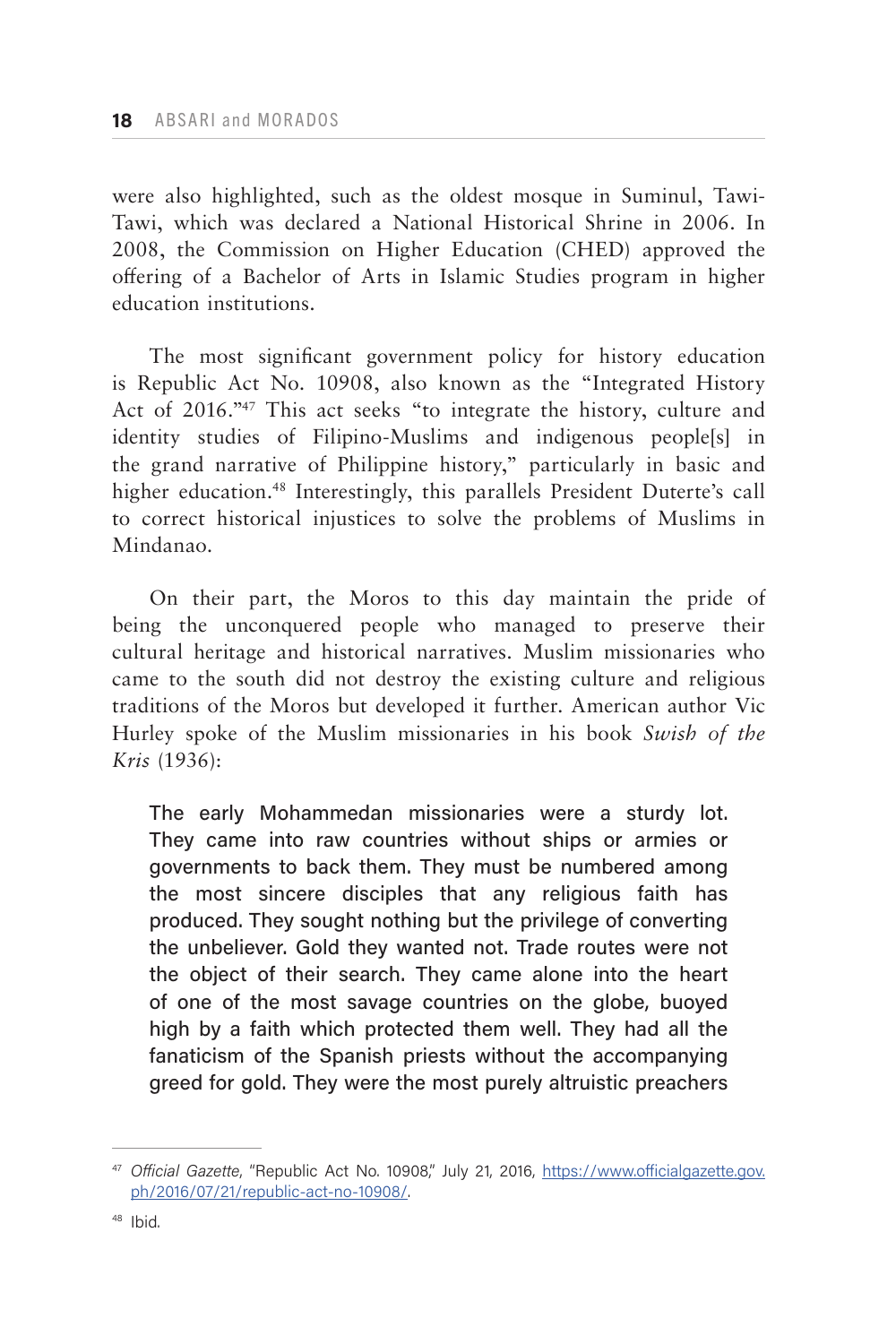in the world. Their utter sincerity inspired the confidence of their savage hosts. The priests of Mohammedan were among the most potent spreaders of civilization in the history of man. Their religion did not tear down and strip and destroy as did that of the early Christians. The priests of Mohammedan brought culture and writing and the arts, they added these things to the culture they found in their new lands. They were not destroyers, but were satisfied to improve the old culture.<sup>49</sup>

Islam's first spread took place in the Sulu archipelago in the last quarter of the 12th century. Muslim missionaries, popularly known as the Makhdumin (Sufi masters), worked on the existing religious and spiritual traditions which the Tausug learned from the Indians and Chinese. Tausug exposure to the teachings of their previous masters, on the other hand, prepared them to accept a high level of Islamic spirituality the Makhdumin taught them. At the end of the Islamization process, the Sulu Sultanate was established in 1405 that further consolidated the natives. During this period, the Tausug's growing civilization reached its peak. Harmoniously integrating Indian, Chinese, and Islamic legacies, they began to produce their own system of thought reflective of their values and dispositions. A local group of thinkers known as the Mukali' emerged. They remain as keepers of Sulu spiritual tradition to this day.<sup>50</sup>

At the height of the Sulu Sultanate, Sulu's power as a sovereign state was felt all over the Luzon and Visayas islands, Celebes Sea, Palawan, North Borneo, and the China Sea, and their trade extended from China and Japan, at one extreme, and to Malacca, Sumatra, and Java at the other. Some areas in the Philippines like Mindoro and Calamianes remained to be tributary states of the Sulu Sultanate until the coming of the Spaniards. Dr. Najeeb Saleeby, a Christian Lebanese physician, writing about the history of Sulu in 1908, described Sulu in this period, "[W]hile Manila and Cebu were still small and insignificant

<sup>49</sup> Vic Hurley, *Swish of the Kris: The Story of the Moros* (New York: E. P. Dutton and Co., Inc., 1936), 41.

<sup>&</sup>lt;sup>50</sup> Darwin Absari, "Pag-tuhan: Tausug Gnosis as a Living Tradition" (master's thesis, Institute of Islamic Studies, University of the Philippines Diliman, 2013).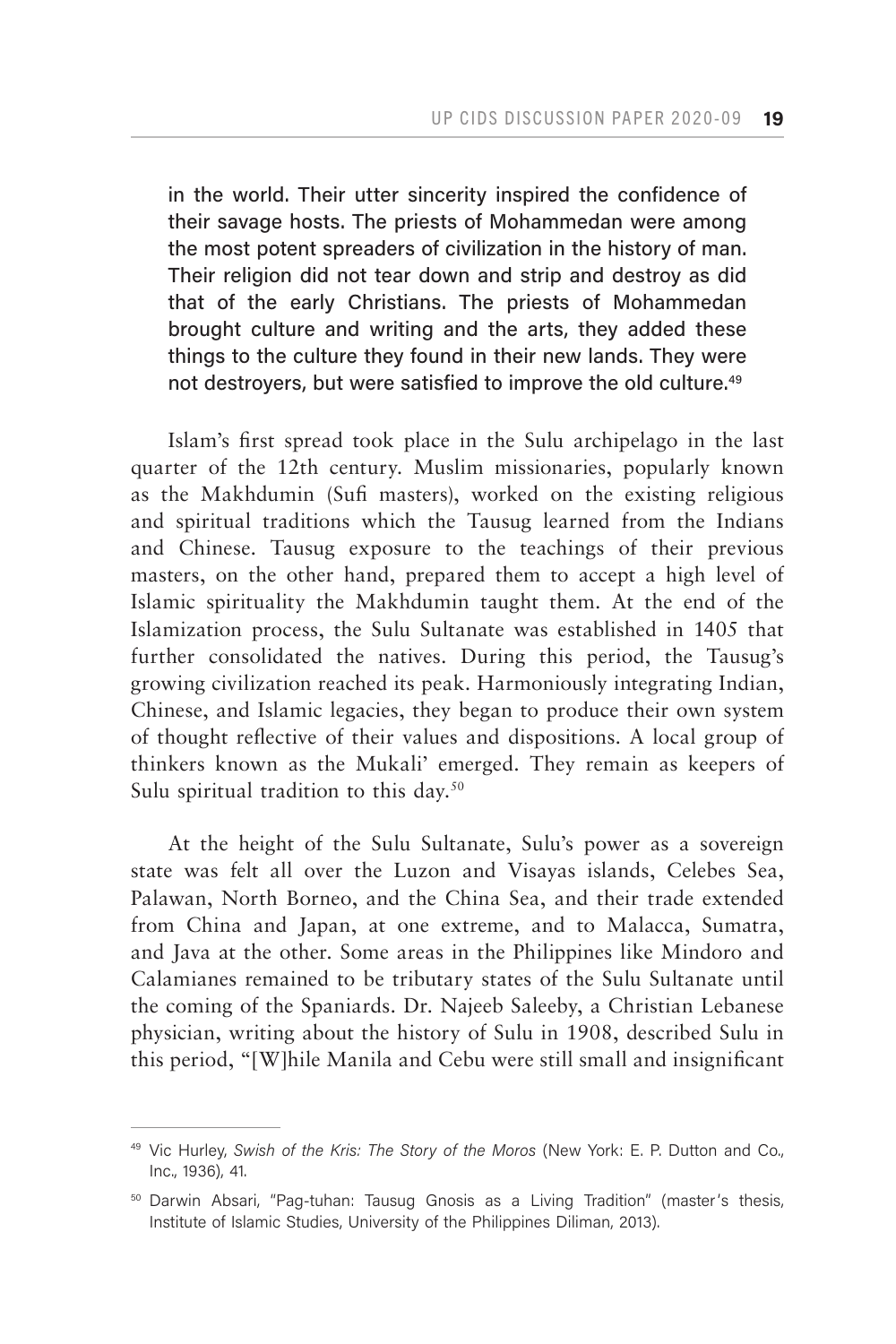settlements, Jolo (Sulu Proper) had reached the proportion of a city and was without exception, the richest and foremost settlement in the Philippine Islands. Jolo with the exception of Brunei had no rival in northeast Malaysia prior to the 17th century."51

The same process of cultural and philosophical development by Muslim missionaries and traders took place in the Maguindanao and Lanao areas. A Sultanate in Maguindanao was also established in 1515 followed by a small confederation of sultanates in the Lanao areas. Similarly, the aging Hindu kingdom in Manila was transformed into a Muslim principality after a Brunei Sultan took over Manila in the early 16th century. However, although this Muslim principality in Manila ruled by Raja Sulayman and Raja Matanda resisted Spanish domination, it was lost as it was defeated by the Spaniards. With the sultanates as strong political institutions, the Moros in Sulu and Mindanao withstood Spanish conquest. But centuries of wars had weakened their power and reduced their sphere of influence and their economy. Many of their historical records were also lost during the wars. For instance, in Sulu, many documents written in Arabic script were burned by the Spaniards during the four-month Jolo siege by Don Sebastian<sup>52</sup>

The Americans' attempt to deculturalize the Moros and make them subordinate to Christian Filipinos through education also did not succeed. The same failure was met by post-independence Filipino educators as they attempted to continue American educational policies in the Moro areas.53

<sup>&</sup>lt;sup>51</sup> Dr. Najeeb M. Saleeby was a Lebanese Christian physician who volunteered in the American expeditionary forces during American occupation in the Philippines. He was later appointed as chief of Bureau of Non-Christian Tribe with the further designation of chief-in-charge of Moro Affairs. He was also appointed as the first superintendent of Public Instruction in the Moro Province. See Najeeb M. Saleeby, *The History of Sulu* (Manila: Filipiniana Book Guild, Inc., 1963), 20.

<sup>52</sup> Robert Nicholl, *Raja Bongsu of Sulu: A Brunei Hero in His Times* (Kuala Lumpur: Council of the Malaysian Branch of Royal Asiatic Society, 1991), 52–53.

<sup>&</sup>lt;sup>53</sup> For more on American educational policies in the Philippines, see Jeffrey Ayala Milligan, *Islamic Identity, Postcoloniality, and Educational Policy: Schooling and Ethno-Religious Conflict in the Philippines* (New York: Palgrave Macmillan, 2005).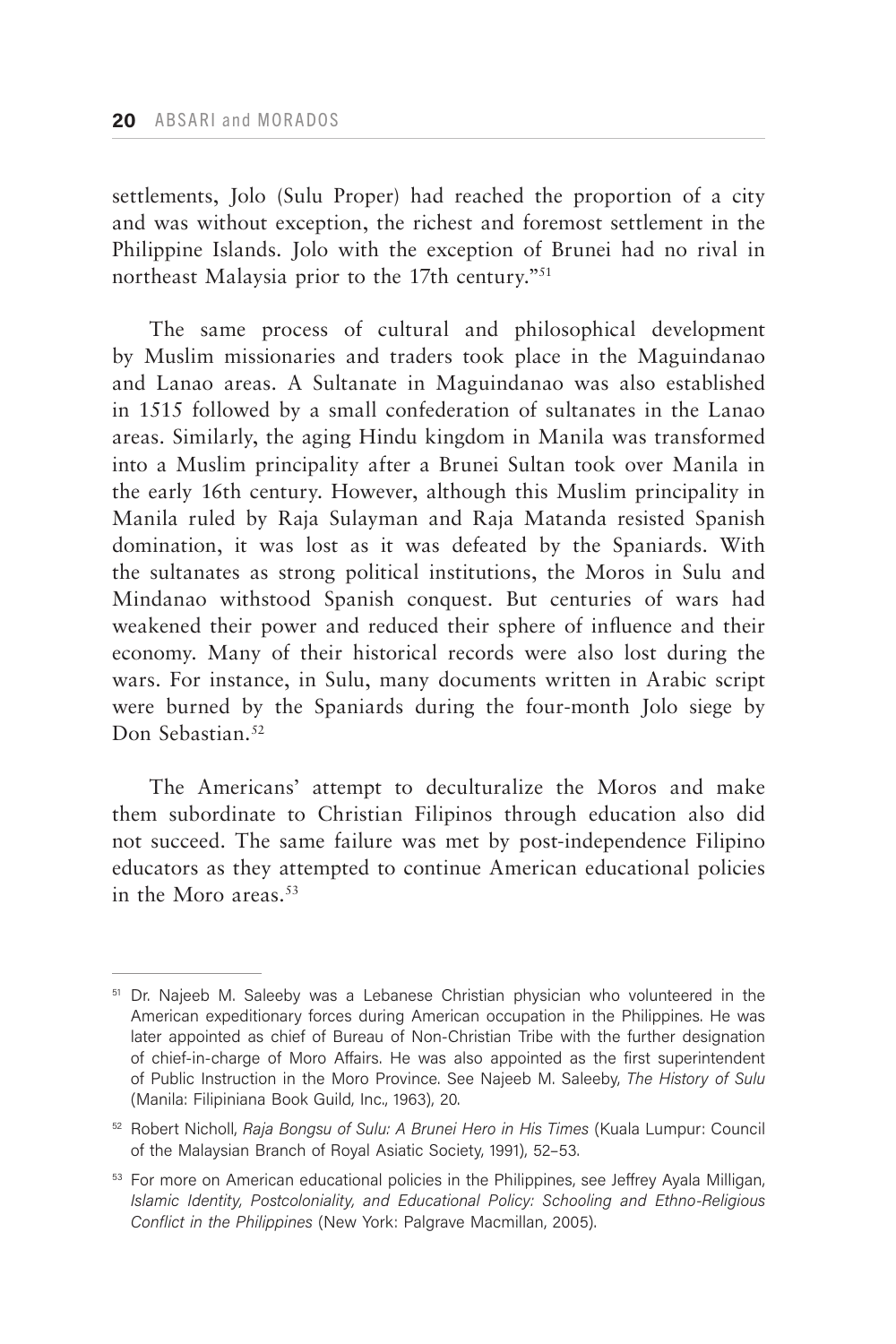The pioneer liberal works of Dr. Najeeb Saleeby, *Studies in Moro History, Law and Religion* (1905) and the *History of Sulu* (1908), gave birth to the writings of PMH which harness indigenous sources and reinterpret colonial writings and records. Dr. Cesar Adib Majul's *Muslims in the Philippines* (1973) and the Jawi studies of Dr. Samuel K. Tan are important products of this liberal historical production, according to former UP Institute of Islamic Studies dean Professor Julkipli Wadi.<sup>54</sup> He further explained that the continuing dominance of colonial constructions of history and traditional orientations of historiography which were state-centric with a strong hegemonic integrationist worldview and method led to the emergence of various trends in the PMH. These are the Filipino paradigms of Moro history: integrationist Filipinist trend, the Moro nationalist or the reconstructionist identity perspectives, the tri-people or regionalist MindanaOne perspective, the Islamic revivalist perspective represented by Hashim Salamat (founder of the Moro Islamic Liberation Front (MILF)), Ustadz Abdurazak Janjalani's (founder of the Abu Sayyaf Group (ASG)) idealist global *ummah* (Islamic community) perspective, cultural pluralism or the broadening of political and cultural space and form, and the democratization perspectives.

But how PMH is taught in Mindanao remains unorganized and with no systematic approach. Teachers are left to their own approaches and strategies in teaching the subject, according to Professor Rufa

<sup>&</sup>lt;sup>54</sup> Dr. Cesar Adib Majul was the first Dean of the UP Institute of Islamic Studies after serving as Dean of the College of Arts and Sciences from 1969 to 1971. His previous work on Apolinario Mabini won first prize in the Biography Contest on the Life of Apolinario Mabini in 1964. He also received the Republic Heritage Award for Most Outstanding Contribution to Historical Writing during the period from May 1, 1960 to April 30, 1961. His other major works include *The Political and Constitutional Ideas of the Philippine Revolution* and *Muslims in the Philippines,* which was published in 1973.

Dr. Samuel K. Tan is a retired Professor of History at the University of the Philippines. He is a native of Siasi, Sulu and has a Muslim-Chinese Christian ancestry. He obtained his Master of Arts in History from the University of the Philippines in 1967 and his Ph.D. in Social Science from the Maxwell School of Citizenship and Public Affairs at Syracuse University in New York in 1973. He has served as Chairman-Executive Director of the National Historical Institute and Commissioner of the National Commission for Culture and the Arts. He has written 17 books and about 17 essays on Filipino Muslim history and culture.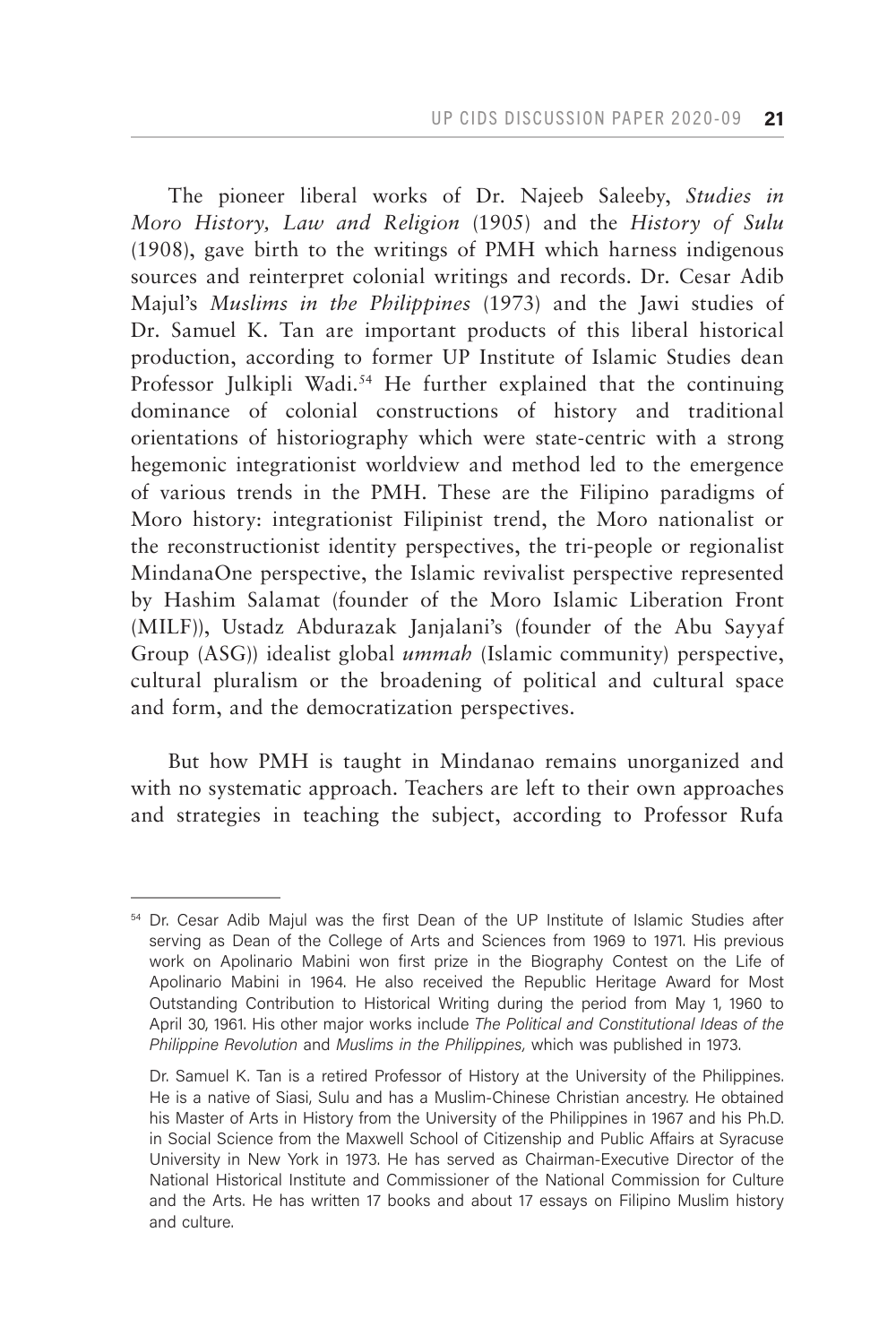Cagoco-Guiam, a retired professor and current Director of the Center for Peace Studies at the Mindanao State University (MSU) in General Santos City. Professor Tirmizy Abdullah of the MSU in Marawi City also shared that different ways of teaching PMH sometimes cause confusion among students. Because of limited resources, Muslim teachers in some colleges and universities are still using outdated books as references. They lack updated reference materials and other resources given the insufficient support from the school or universities where they are teaching. As noticed by Dr. Bernardita Churchill, president of the Philippine National Historical Society (PNHS), historians are also diminishing due to modern trends in technology. At present, the growing influence of strict orthodox Islamic orientation of the Middle East-educated *ulama* (religious scholars) is shaking the established system of thoughts which the Muslims, for many centuries, have managed to protect from attempts of foreign powers to distort and even replace.

From the 1980s onwards, Moro scholars who have gone to study Islam in the Middle East came home with strict orthodox Islamic orientation. Many of them joined the Bangsamoro fronts. With forces behind them, they were able to freely teach the ideology in the mosques and *madrasah* (Islamic schools) they built with the financial aid from the Middle East. While it re-strengthens Islamic awareness among the Muslims in the country, rigid orthodox orientation that came with Arabization is slowly eroding Moros' traditional values and replacing the intellectual and tolerant Islam brought by the Sufi missionaries many centuries ago. Some *ulama* in Marawi, for instance, did not like the study of Japanese scholar Dr. Kawashima Midori (2011) on 18thand 19th-century Islamic manuscripts of Southern Philippines because it reveals Sufi teachings.<sup>55</sup> The new Islamic ideology vigorously denies all esotericism or mysticism which the Sufi masters had promoted when they brought Islam to Southeast Asia including the Philippines. The anti-Sufi presentation of Islam challenges, and to some extent, disregards the centuries-old historical narratives of Sufi preachers who brought Islam to the Philippines and elevated Moro society. The strict implementation of Islamic laws by the Moro *ulama* who are followers

<sup>&</sup>lt;sup>55</sup> This incident was shared by Professor Abdullah during the roundtable discussion.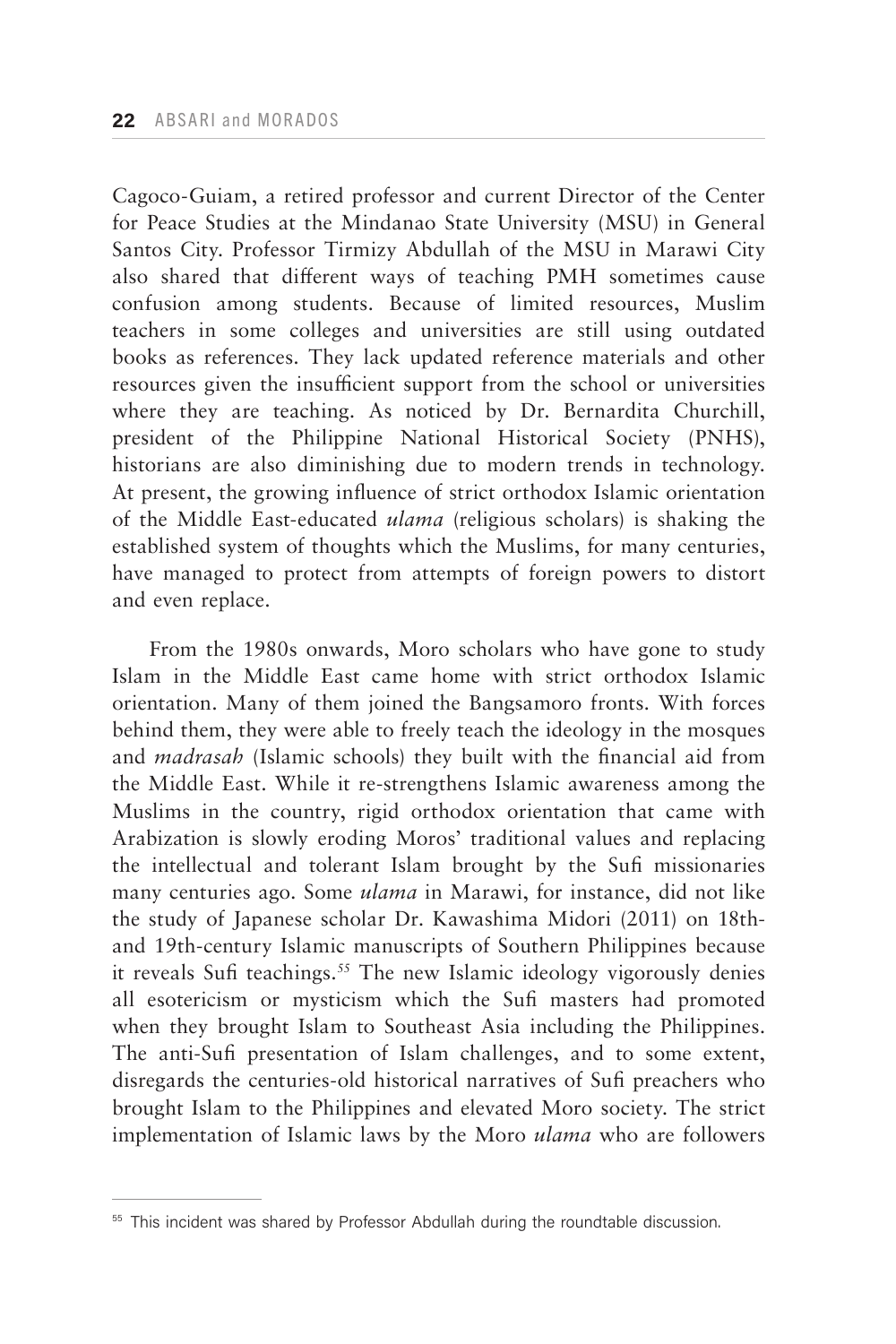of the new Islamic reform ideology, which prohibits Muslims from celebrating Christmas with their Christian neighbors or friends, for example, is hindering the government's efforts in promoting national unity. The Hispanization and Americanization experienced by Christianized Filipinos during the colonial periods is now being felt by the Moros.

It was only after the attack of Marawi City by the Maute and Hapilon-led Abu Sayyaf Group which revived the vision of an independent Islamic state of Ustadz Hashim Salamat and Ustadz Abdurazak Janjalani that the government realized how serious the challenge of revivalist ideology that has transformed into violent extremism is. And while the Maute-Abu Sayyaf alliance group was defeated, new Islamic ideology remains present and continues to influence Moros' intellectuality.

With the rise of violent extremism, Muslim-Christian relations in the country today are more volatile especially because of the advent of modern technology. Discrimination and stereotyping have only assumed new avenues, such as the use of the internet and social media. The media also plays an important role in shaping public opinions. Hence, there is a need to advocate for correct and responsible reportage.

Since media shapes public opinion, it is very alarming to hear a grade six pupil associating Islam with ISIS and Al-Qaeda. Another pupil thought Muslims in the Philippines are not Filipinos. When they were asked about the sources of their information regarding Islam and Muslims, majority indicated that information came from television news and from what they heard from their elders. There is a need to bridge the information gap and to correct the negative association of Islam to some terroristic activities.

## **The Way Forward: Teaching History of the Muslims as a Vehicle to Promote Unity and Heal the Nation**

Ours is an age of advanced and growing globalization, wherein it is more common than ever before for people of different backgrounds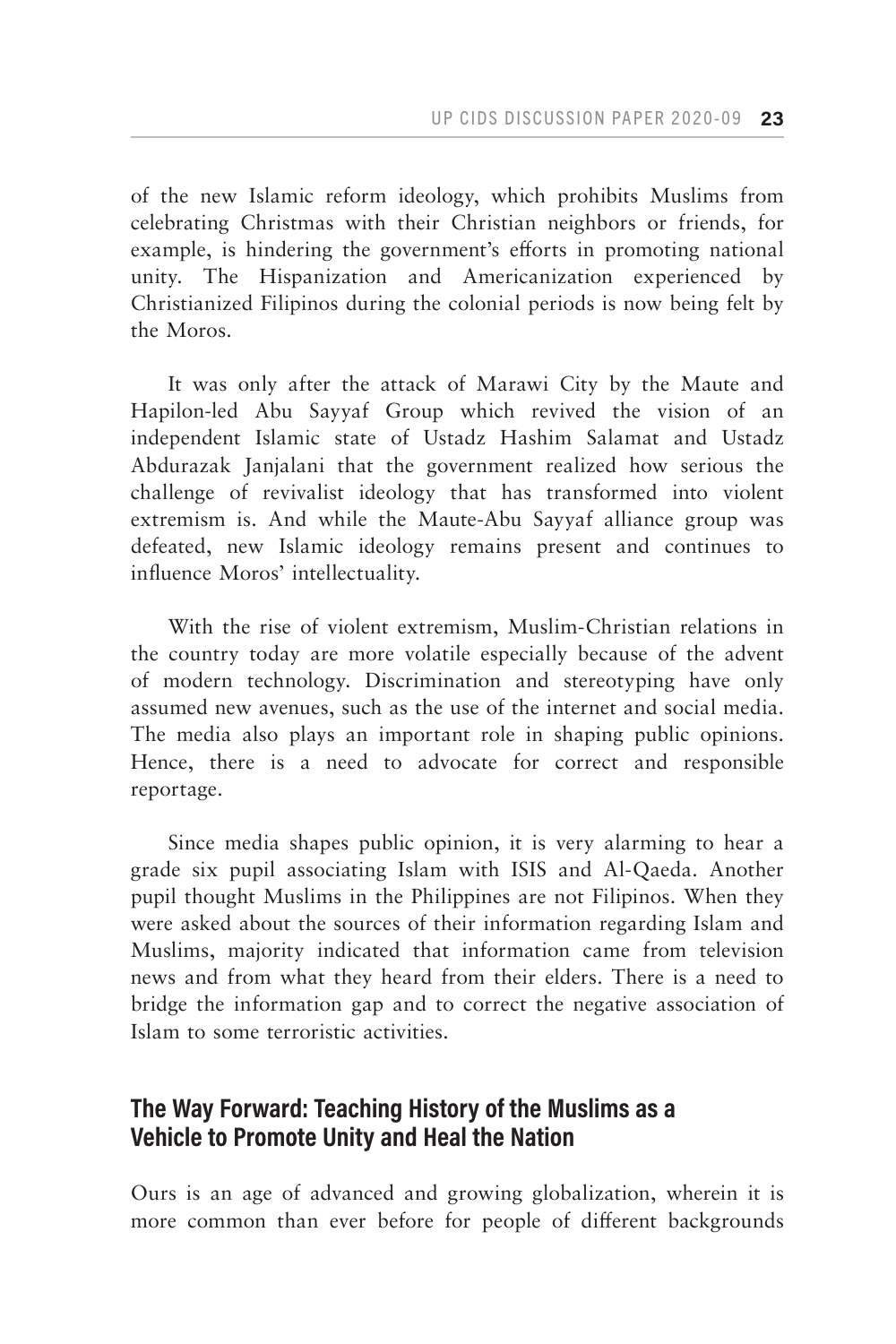to work and live together. Therefore, it is impossible to ignore the ramifications of stereotyping on the grassroots as it will continuously promote the "strained relations" between Muslims and Christians in the country.

If indeed we are serious in strengthening our sense of nationhood, then we should be able to appreciate our cultural differences with respect and tolerance. Acceptance of the "otherness" of the other is the key value that we need to promote in our endeavors in teaching the history of Muslims in the Philippines as a vehicle to promote unity and healing of the nation.

Understanding the dynamics of Muslim-Christian relations in the country need to be viewed from an all-encompassing lens, one which takes into account historical, political, and religious contexts. For instance, the Muslims' feeling of alienation had some historical undertone as the government's resettlement program for non-Muslims in Mindanao eventually marginalized the Muslims and other ethnic groups.

The political context provides another perspective where the struggle for self-determination does not only mean secession from the government but reclaiming the aspiration to be independent, inspired by the glorious past of the Moro ancestors. This is a chance for the Bangsamoro to rise from being marginalized and to carve their own framework for development, the kind of development that is responsive to the needs of the people in Mindanao.

As to the religious context, there is hope that we can improve the strained relations between Muslims and Christians. It is because both can use their respective religious teachings in underscoring common terms acceptable to them. These common terms refer to the common universal values enshrined in their respective religious teachings such as the values of love, respect, tolerance, and compassion. There is a need to highlight these positive values to discredit those extremists using religious teachings to justify violence.

To counter the rise of violent extremism, several initiatives and programs are taking place. These include the development of PMH.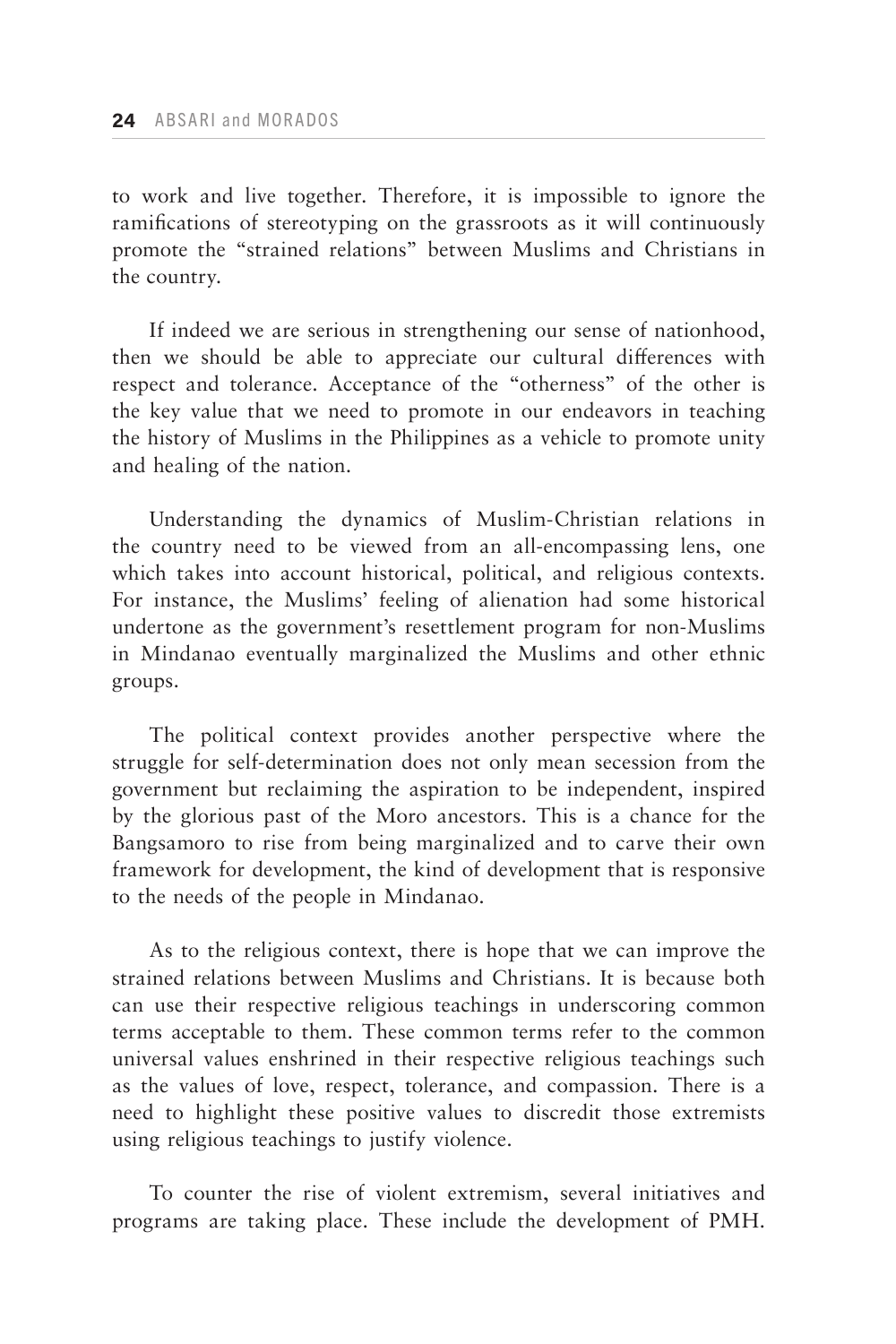PMH is not just a potential counter-narrative to violent extremist ideology. It also contributes to the rediscovering of the Philippines' pre-Hispanic heritage. Thus, the newly created Bangsamoro Autonomous Region for Muslim Mindanao (BARMM) is initiating to produce a unified syllabus for the teaching of PMH in BARMM areas. Ms. Kriselle Aquino from the Office of the Presidential Adviser on Peace Process (OPAPP) shared that it is also undertaking a cultural mapping and planning to conduct local history conference to gather existing data and invite different historians in the BARMM to consolidate different narratives that will serve as a basis in creating a curriculum together with CHED and DepEd. Another discussion is to include Muslim heroes in textbooks. Integration of local histories has also been discussed by CHED and DepEd. However, operationalization was not yet discussed because they still have to engage with the BARMM. Dr. Bernardita Churchill also narrated that the CHED had approved and revised the curriculum for History programs at the undergraduate and graduate levels. She explained that the CHED inserted courses on Islamic history, local history, indigenous history, and peoples history, which were not offered during her time studying.

But the mot significant program that is yet to be implemented is RA 10908 or "The Integrated History Act," which was mentioned earlier. This Republic Act, if implemented will have a nationwide positive impact in promoting national unity, countering the growing influence of extremist ideology, and building a strong nation.

Finally, the academe has an important role in the promotion of the concept of pluralism by providing students courses that relate to intercultural subjects highlighting the positive values shared by various cultures in the country. The beauty of pluralism must be able to foster a sense of oneness despite the real diversities.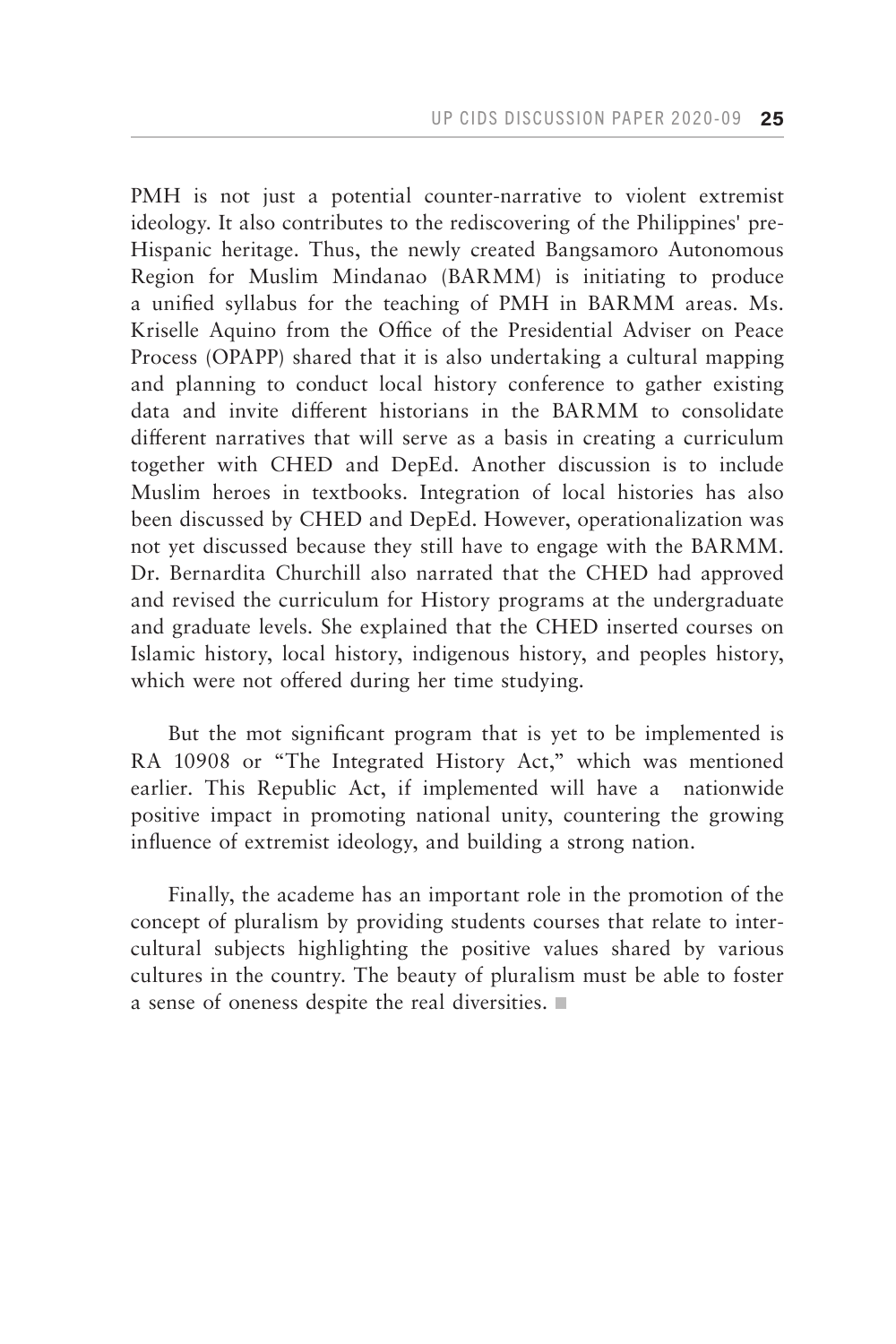## **References**

- Abad, Ricardo G. 1995. "Filipino Religiosity: Some International Comparisons." *Philippine Studies* 43, no. 2 (1995): 195–212.
- Absari, Darwin J. 2013. "Pag-tuhan: Tausug Gnosis as a Living Tradition." Master's thesis, University of the Philippines Diliman, Quezon City.
- Aguilar, Filomeno V. 2015. "Church-State Relations in the 1899 Malolos Constitution: Filipinization and Visions of National Community." *Southeast Asian Studies* 4, no. 2 (August): 279–311. [https://doi.org/10.20495/seas.4.2\\_279](https://doi.org/10.20495/seas.4.2_279).
- Almario, Vilgilio S. 1997. *Panitikan ng Rebolusyon(g 1986): Isang Paglingon at Katipunan ng mga Akda nina Bonifacio at Jacinto.* Quezon City: University of the Philippines Press.
- Barker, Jason. n.d. "Christians and Interreligious Dialogue" Accessed November 27, 2014. [https://www.watchman.org/articles/other](https://www.watchman.org/articles/other-religious-topics/christians-and-interreligious-dialogue/)[religious-topics/christians-and-interreligious-dialogue/](https://www.watchman.org/articles/other-religious-topics/christians-and-interreligious-dialogue/).
- Bauzon, Kenneth E. 1991. *Liberalism and the Quest for Islamic Identity in the Philippines*. Quezon City: Ateneo de Manila University Press.
- Brewer, Carolyn. 2004. *Shamanism, Catholicism and Gender Relations in Colonial Philippines, 1521–1685: Women and Gender in the Early Modern World*. Farnham, UK: Ashgate.
- Cafe, Fredelino. 1985. "A Content Analysis on the Image Portrayal of the Mindanao Muslims by *Bulletin Today* Newspapers 1971, 1976 and 1981." Master's thesis, Institute of Islamic Studies, University of the Philippines Diliman.
- Cagoco-Guiam, Rufa. 2000. "Telling the Truth of the Other: Images of Islam and Muslims in the Philippines." In *The Media and Peace Reporting: Perspectives on the Reportage of the Peace Process*, edited by Melinda Quintos de Jesus, 62–80. Pasig City: Office of the Presidential Adviser on the Peace Process.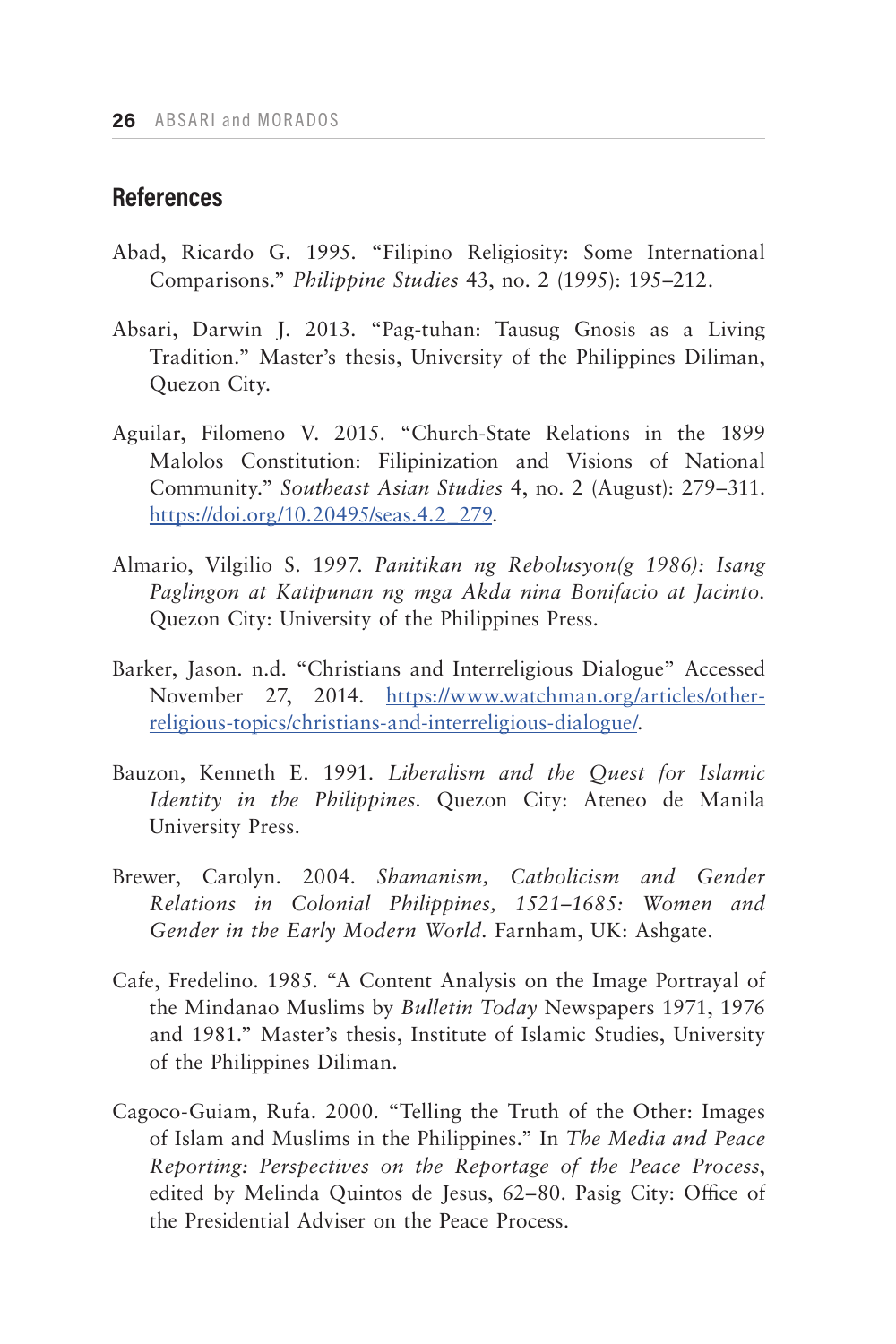- Castillo, S. B. 1971. "Fire in Cotabato." *Philippine Free Press*, December 11, 1971.
- Constantino, Renato. 1975. *A History of the Philippines: From Spanish Colonization to the Second World War*. New York: Monthly Review Press.
- ———. 1998. "The Miseducation of the Filipino." In *Kasaysayan at Kamalayan: Mga Piling Akda Ukol sa Diskursong Pangkasaysayan*, edited by Neil Martial R. Santillan and Mary Bernadette P. Conde, 231–249. Quezon City: Limbagang Pangkasaysayan.
- Coseteng, Alice M. L. 1972. *Spanish Churches in the Philippines*. Quezon City: New Mercury Printing Press.
- Crow, Karim Douglas. 2007. "Culture and Religion: The Question of Adequacy; An Islamic Perspective." Paper presented at the conference "Philosophy in the New Age of Religious and Cultural Pluralism" at ISTAC, IIU, Malaysia, July 7, 2007.
- Dery, Luis Camara. 1997. *The Kris in Philippine History: A Study of the Impact of Moro Anti-Colonial Resistance, 1571–1896*. Quezon City: Luis Camara Dery.
- ———. 2006. *A History of the Inarticulate*. Quezon City: New Day Publishers.
- Donoso, Isaac. 2017. "Sources on Philippine Islam." In *More Islamic Than We Admit: Insights into Philippine Cultural History*, edited by Isaac Donoso, 3–43. Quezon City: Vibal Foundation.
- Enriquez, Virgilio. 1988. "Indigenous Psychology and National Consciousness." Working monograph submitted to the Institute for Study of Language and Culture of Asia and Africa, Tokyo University of Foreign Studies, Tokyo, Japan.
- Espitola, S. V. 1977. "The Day the Chinese Came to Trade." In *Filipino Heritage: The Making of a Nation*, (Vol. 3), edited by Alfredo Roces, 588–97. Manila: Lahing Pilipino Publishing, Inc.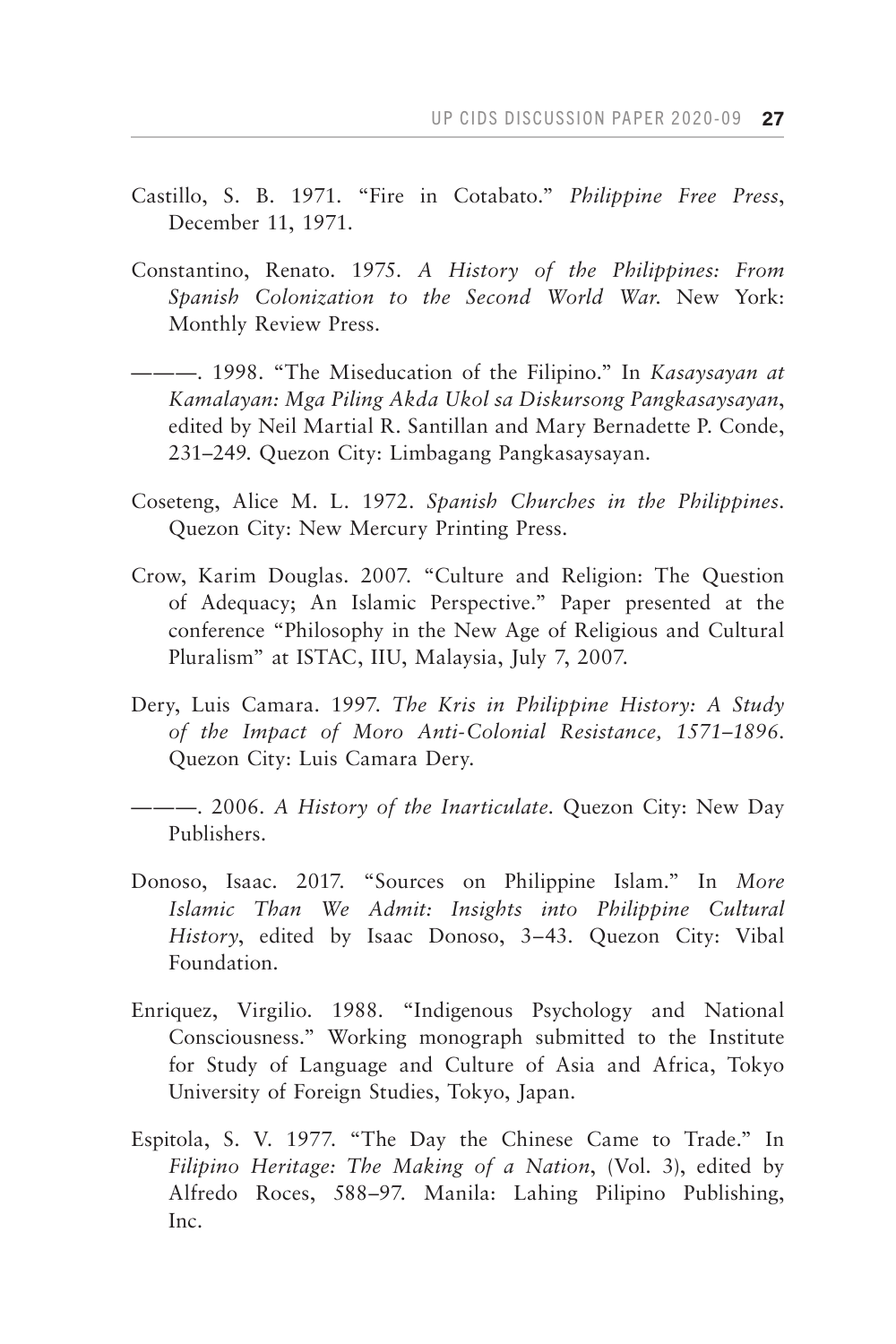- Francia, Luis H. 2010. *A History of the Philippines: From Indios Bravos to Filipinos*. New York: Overlook Press.
- Francisco, Juan R. 1964. *Indian Influences in the Philippines: With Special Reference to Language and Literature*. Quezon City: University of the Philippines.
- ———. 1977. "Two Views on the Origin of Philippine Script: The Sanskrit Factor." In *Filipino Heritage: The Making of a Nation*, (Vol. 3), edited by Alfredo Roces, 598–601. Manila: Lahing Pilipino Publishing, Inc.
- Gowing, Peter G. 1969. "The Disentanglement of the Church and the State in Early American Regime in the Philippines." In *Studies in Philippine Church History*, edited by Gerald H. Anderson, 203– 22. Ithaca, NY: Cornell University Press.
- ———. 1979. *Muslim Filipinos: Heritage and Horizon*. Quezon City: New Day Publishers.
- Gowing, Peter G., and Robert D. McAmis, eds. 1974. *The Muslim Filipinos: Their History, Society and Contemporary Problems*. Ermita, Manila: Solidaridad Publishing House.
- ———. 2008. *Prejudice and Pride: News Media's Role in Promoting Tolerance.* Manila: Asian Institute of Journalism and Communication.
- Gutoc, Samira. 1995. "Are Muslims Maligned in the Press?: A Content Analysis of the *Philippine Daily Inquirer* and *People's Journal* and Their News Coverage of Muslims." Undergraduate thesis, College of Mass Communication, University of the Philippines Diliman.
- Hurley, Vic. 1936. *Swish of the Kris: The Story of the Moros*. New York: E. P. Dutton and Co., Inc.
- Maca, Marc, and Morris, Paul. 2015. "Education, National Identity and State Formation in the Modern Philippines." In *Constructing Modern Asian Citizenship*, edited by Edward Vickers and Krishna Kumar, 1–20. London: Routledge.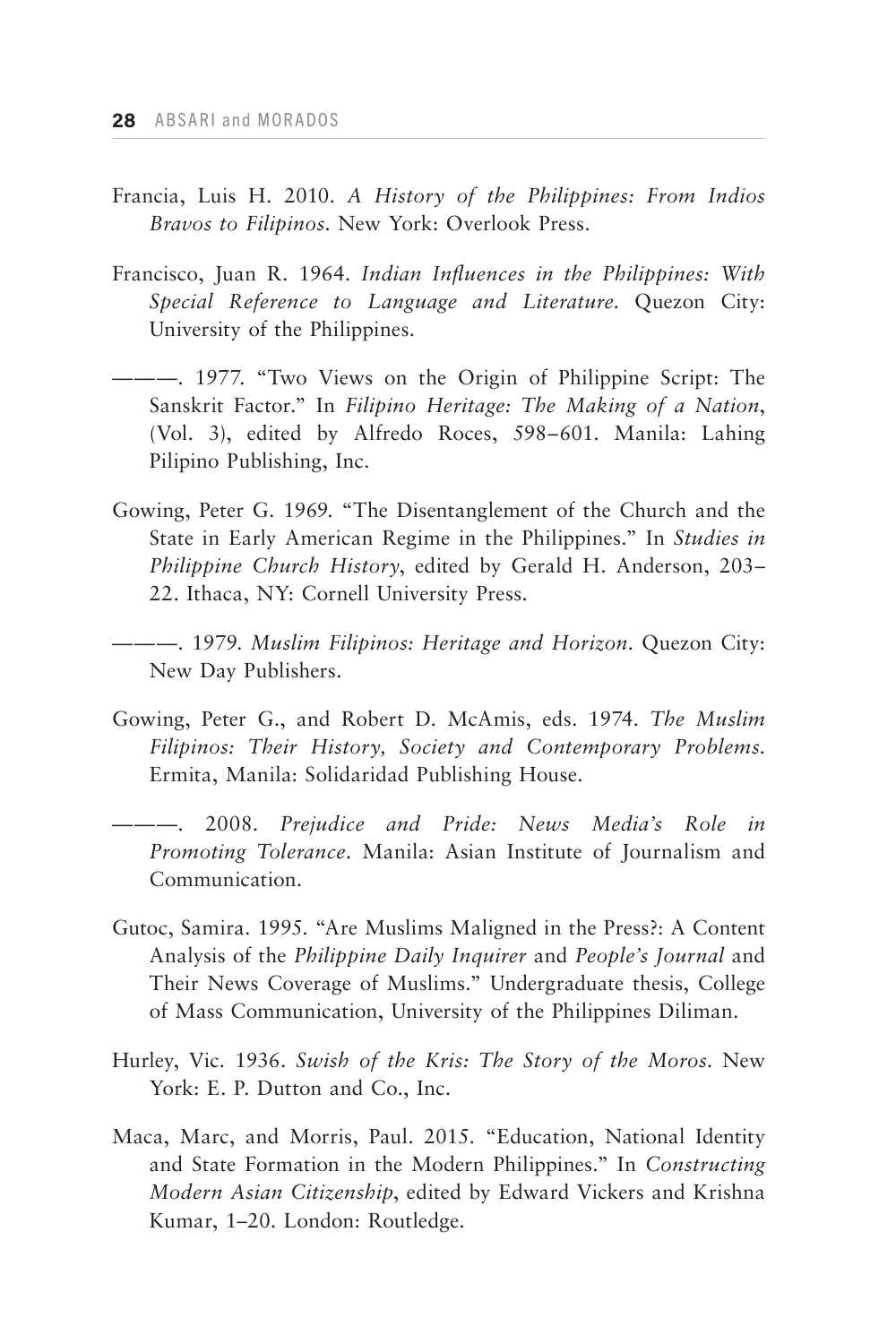- Majul, Cesar Adib. 1985. *The Contemporary Muslim Movement in the Philippines*. Berkeley: Mizan Press.
- ———. 1999. *Muslims in the Philippines*. Quezon City: University of the Philippine Press.
- Mastura, Datu Michael O. 1984. *Muslim Filipino Experience: A Collection of Essays*. Manila: Ministry of Muslim Affairs.
- Midori, Kawashima, and Oman Fathurahman. 2011. "Islamic Manuscripts of Southern Philippines: A Research Note with Description of Three Manuscripts." *The Journal of Sophia Asian Studies*, no. 29 (2011): 251–67.
- Milligan, Jeffrey Ayala. 2005. *Islamic Identity, Postcoloniality, and Educational Policy: Schooling and Ethno-Religious Conflict in the Southern Philippines*. New York: Palgrave Macmillan.
- Mojares, Resil B. 2000. "The Haunting of the Filipino Writer." Keynote speech at the "Localities of Nationhood: The Nation in Philippine Literature" Conference, Ateneo de Manila University, Quezon City, February 10–12, 2000. [http://web.archive.org/](http://web.archive.org/web/20041013091756/http://www.geocities.com/icasocot/mojares_haunting.html) [web/20041013091756/http://www.geocities.com/icasocot/mojares\\_](http://web.archive.org/web/20041013091756/http://www.geocities.com/icasocot/mojares_haunting.html) [haunting.html](http://web.archive.org/web/20041013091756/http://www.geocities.com/icasocot/mojares_haunting.html).
- Morados, Macrina. 2008. "Theocentrism and Pluralism: Are They Poles Apart?" *Policy Perspectives* 5, no. 3 (July–December): 37– 49.
- Nicholl, Robert. 1991. *Raja Bongsu of Sulu: A Brunei Hero in His Times*. Kuala Lumpur: Council of the Malaysian Branch of Royal Asiatic Society.
- *Official Gazette*. 1982. "Letter of Instruction No. 1221, s. 1982." March 31, 1982. [https://www.officialgazette.gov.ph/1982/03/31/](https://www.officialgazette.gov.ph/1982/03/31/letter-of-instruction-no-1221-s-1982/) [letter-of-instruction-no-1221-s-1982/.](https://www.officialgazette.gov.ph/1982/03/31/letter-of-instruction-no-1221-s-1982/)
- ———. 1987. "The 1987 Constitution." February 2, 1987. [https://](https://www.officialgazette.gov.ph/constitutions/1987-constitution/) [www.officialgazette.gov.ph/constitutions/1987-constitution/.](https://www.officialgazette.gov.ph/constitutions/1987-constitution/)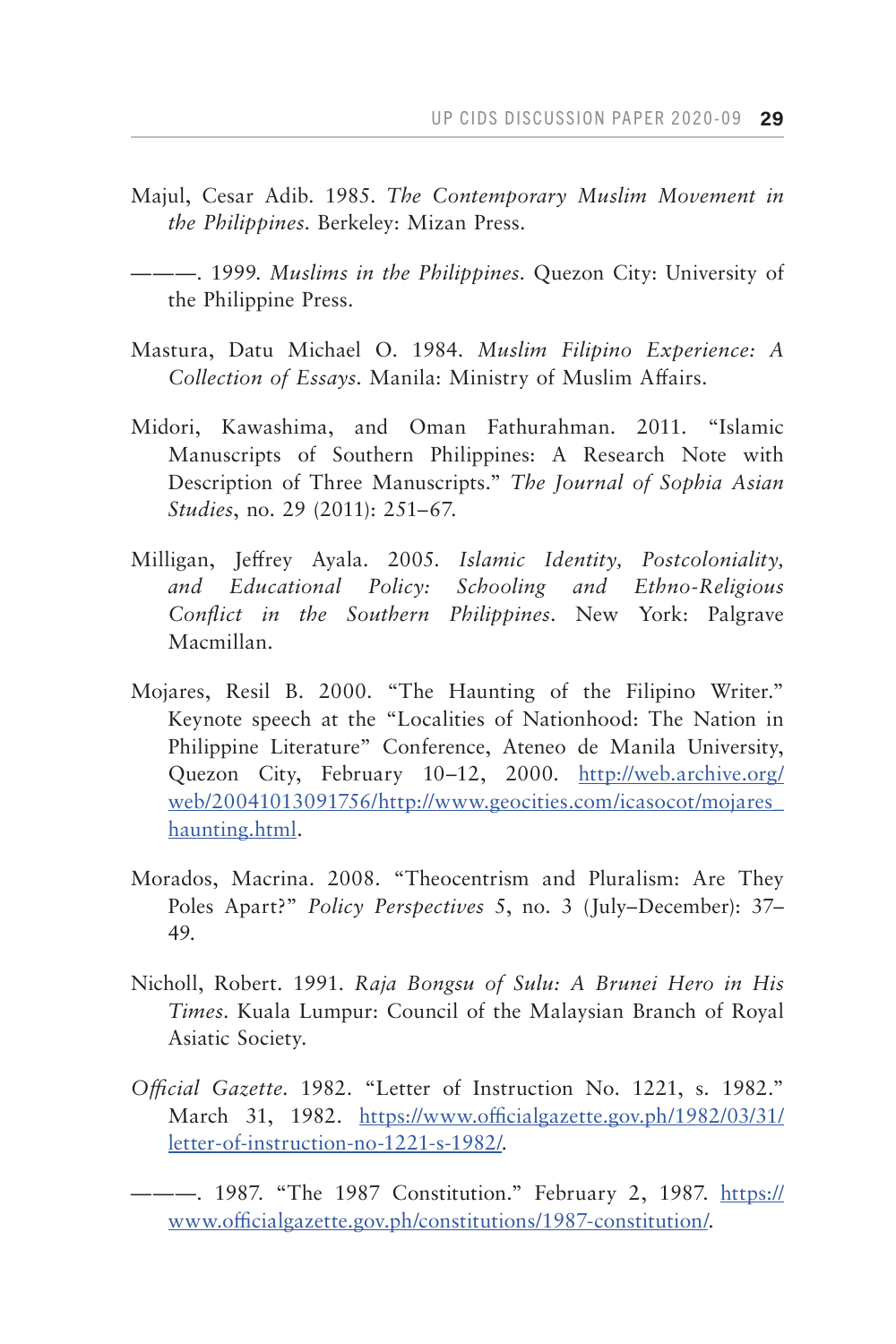- ———. 2016. "Republic Act No. 10908." July 21, 2016. [https://www.](https://www.officialgazette.gov.ph/2016/07/21/republic-act-no-10908/) [officialgazette.gov.ph/2016/07/21/republic-act-no-10908/.](https://www.officialgazette.gov.ph/2016/07/21/republic-act-no-10908/)
- ———. n.d. "The 1899 Malolos Constitution." *Official Gazette*. [https://www.officialgazette.gov.ph/constitutions/the-1899-malolos](https://www.officialgazette.gov.ph/constitutions/the-1899-malolos-constitution/)[constitution/.](https://www.officialgazette.gov.ph/constitutions/the-1899-malolos-constitution/)
- Orosa, Sixto Y. 1923. *The Sulu Archipelago and its People*. New York: Yonkers-on-Hudson, World Book Co.
- Pe-Pua, Rogelia, and Elizabeth Protacio-Marcelino. 2000. "*Sikolohiyang Pilipino* (Filipino Psychology): A Legacy of Virgilio G. Enriquez." *Asian Journal of Social Psychology* 3, no. 1 (April): 49–71. [https://doi.org/10.1111/1467-839X.00054.](https://doi.org/10.1111/1467-839X.00054)
- PSA (Philippine Statistics Authority). 2017. "Philippine Population Surpassed the 100 Million Mark (Results from the 2015 Census of Population)." June 30, 2017. [https://psa.gov.ph/content/philippine](https://psa.gov.ph/content/philippine-population-surpassed-100-million-mark-results-2015-census-population)[population-surpassed-100-million-mark-results-2015-census](https://psa.gov.ph/content/philippine-population-surpassed-100-million-mark-results-2015-census-population)[population.](https://psa.gov.ph/content/philippine-population-surpassed-100-million-mark-results-2015-census-population)
- Pigafetta, Antonio. 1906. *Magellan's Voyage Around the World*, vol. 1). Cleveland, USA: The Arthur H. Clark Company, 1906.
- Romero, Ma. Corona S., Julita R. Sta. Romana, and Lourdes Y. Santos. 2006. *Rizal and the Development of National Consciousness*. Quezon City: Katha Publishing Co., Inc.
- Tan, Samuel K. 1993. *Internationalization of the Bangsamoro Struggle*. Quezon City: University of the Philippines Center for Integrative and Development Studies.
- ———. 1994. *The Socioeconomic Dimension of Moro Secessionism*. Quezon City: University of the Philippines Center for Integrative and Development Studies.
- ———. 2010. *The Muslim South and Beyond*. Quezon City: University of the Philippines Press.
- "The Papal Bull Inter Caetera Alexander VI May 4 1493." n.d. American History: From Revolution to Reconstruction and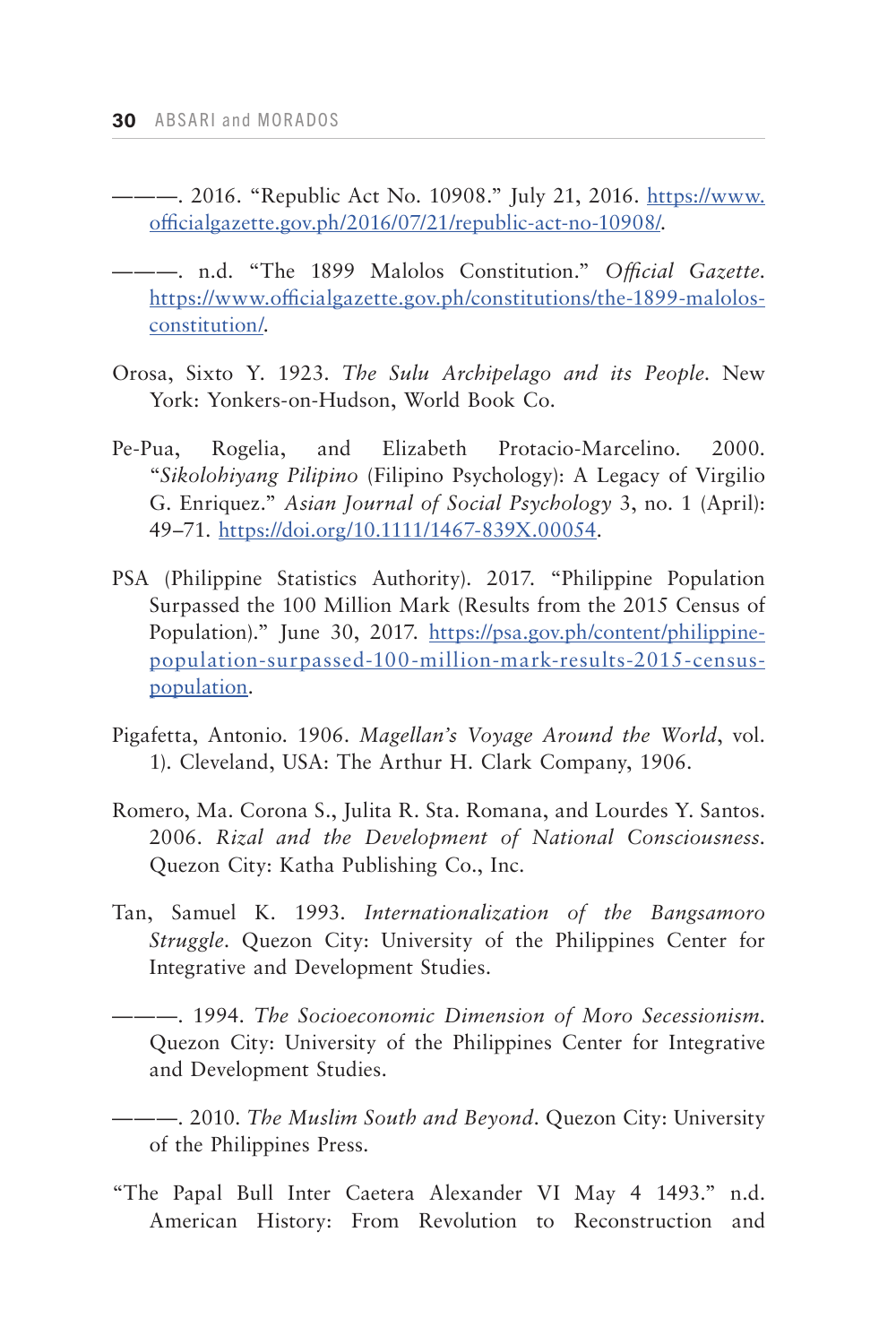Beyond, University of Groningen. Accessed July 13, 2020. [http://](http://www.let.rug.nl/usa/documents/before-1600/the-papal-bull-inter-caetera-alexander-vi-may-4-1493.php) [www.let.rug.nl/usa/documents/before-1600/the-papal-bull-inter](http://www.let.rug.nl/usa/documents/before-1600/the-papal-bull-inter-caetera-alexander-vi-may-4-1493.php)[caetera-alexander-vi-may-4-1493.php.](http://www.let.rug.nl/usa/documents/before-1600/the-papal-bull-inter-caetera-alexander-vi-may-4-1493.php)

- Tiglao, Rigoberto. 2014. "Bangsamoro Bill: Have They Lost Their Minds?" *Manila Times*, September 24, 2014.
- Salazar, Zeus A. 1998. "A Legacy of the Propaganda: The Tripartite View of Philippine History." In *Kasaysayan at Kamalayan: Mga Piling Akda Ukol sa Diskursong Pangkasaysayan*, edited by Neil Martial R. Santillan and Mary Bernadette P. Conde, 17–35. Quezon City: Limbagang Pangkasaysayan.
- Saleeby, Najeeb M. 1963. *The History of Sulu*. Manila: Filipiniana Book Guild, Inc.
- ———. 1976. *Studies in Moro History, Law and Religion*. Manila: Filipiniana Book Guild, Inc.
- Scott, William Henry. 1984. *Prehispanic Source Materials for the Study of Philippine History* (Revised Edition). Quezon City: New Day Publishers.
- ———. 1989. *Filipinos in China Before 1500*. Manila: China Studies Program, De La Salle University.
- Yusuf Ali, Abdulla. 1946. *The Holy Qur'an: Text, Translation and Commentary*. Jeddah: Islamic Education Center.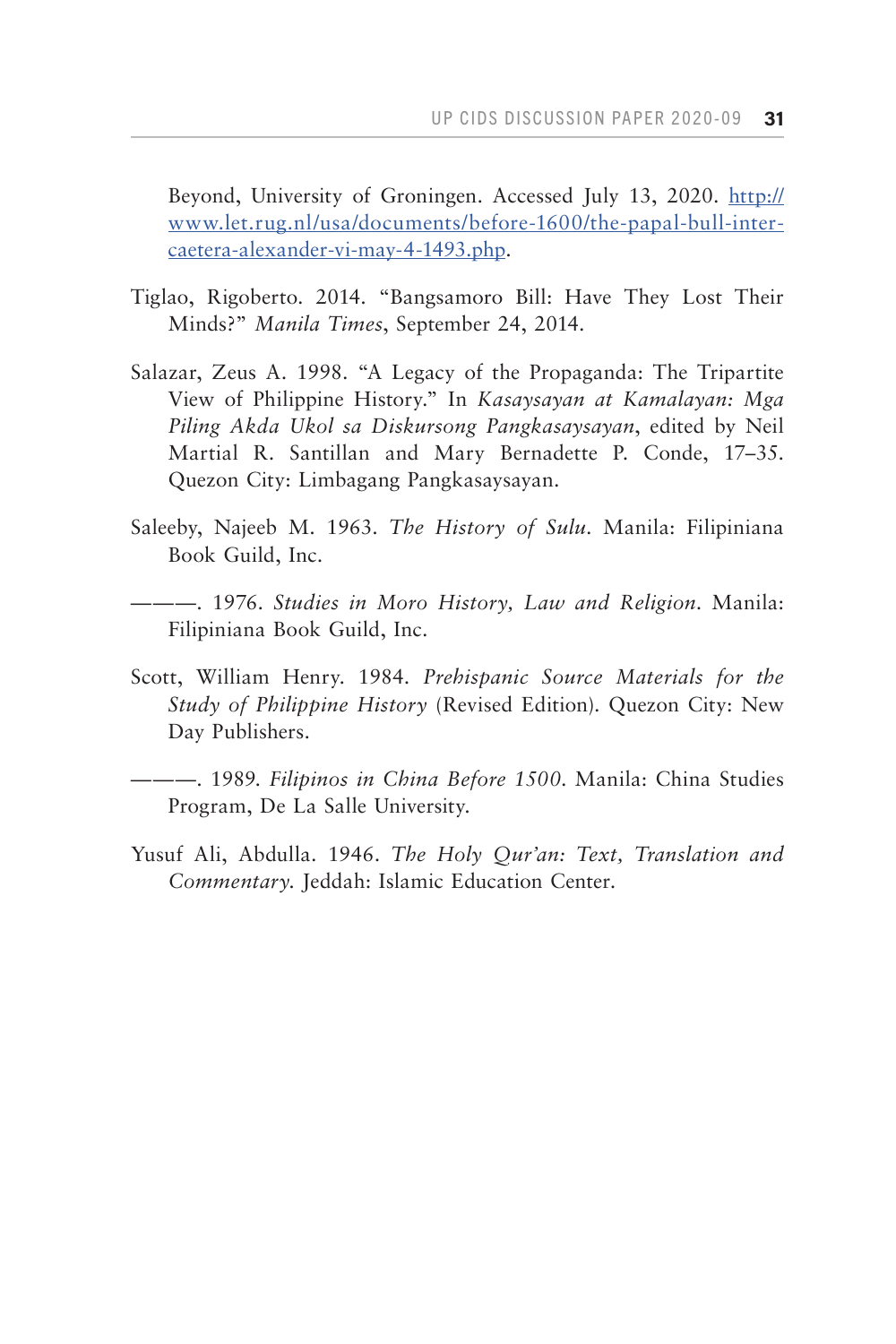## **List of Roundtable Discussion Participants**

- Darwin J. Absari (University Researcher and Lecturer, UP Institute of Islamic Studies)
- Dr. Carmen A. Abubakar (President, Research Association of Islamic Social Sciences (RAISS) and Former Dean, UP Institute of Islamic Studies)
- Dr. Bernardita R. Churchill (President, Philippine National Historical Society (PNHS))
- Prof. Julkipli M. Wadi (Professor and Former Dean, UP Institute of Islamic Studies)
- Atty. Mehol K. Sadain (Senior Lecturer and Former Dean, UP Institute of Islamic Studies)
- Prof. Macrina A. Morados (Assistant Professor and Dean, UP Institute of Islamic Studies and Convenor, UP CIDS Islamic Studies Program)
- Prof. Rufa C. Guiam (Director, Center for Peace Studies, Mindanao State University–General Santos City)
- Dr. Vicente Villan (Professor, Department of History, College of Social Sciences and Philosophy, UP Diliman and President, Asosasyon ng mga Dalubhasa, may Hilig at Interes sa Kasaysayan ng Pilipinas (ADHIKA))
- Dr. Abraham Sakili (Professor, Department of Art Studies, College of Arts and Letters, UP Diliman and Commissioner, National Historical Commission of the Philippines (NHCP))
- Mr. Tirmizy E. Abdullah (Faculty, History Department, Mindanao State University–Marawi)
- Mr. Laman Piang (Director, Bureau of Muslim Cultural Affairs, National Commission on Muslim Filipinos (NCMF))
- Dr. Nefertari A. Arsad (Assistant Professor and College Secretary, UP Institute of Islamic Studies)
- Abhoud Syed Lingga (Director, Institute of Bangsamoro Studies)
- Kriselle Aquino (Peace Program Officer, Office of the Presidential Adviser on the Peace Process (OPAPP))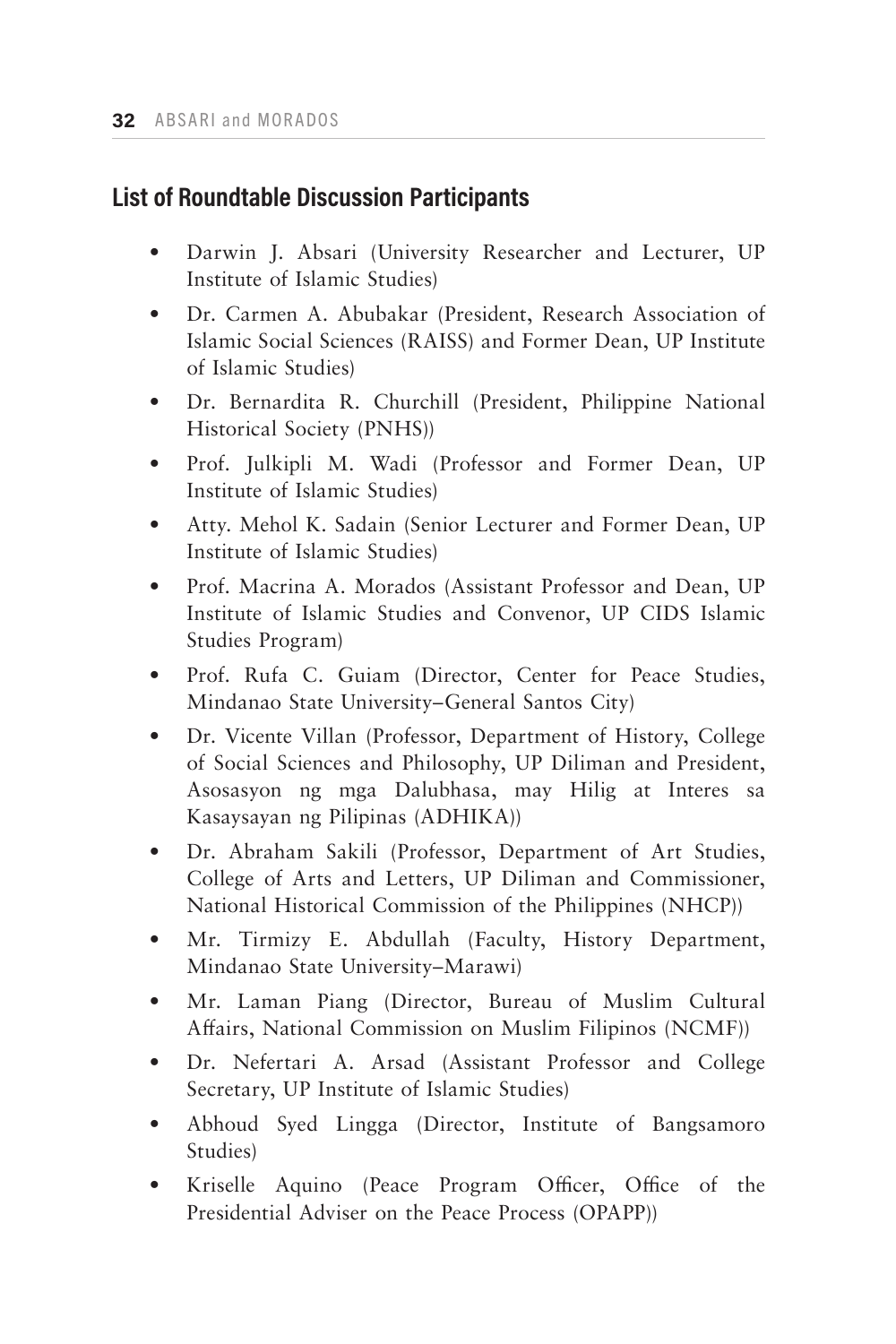#### **EDITORIAL RESPONSIBILITIES**

The Editor-in-Chief and the Program Editors ensure that the discussion papers contain research findings on issues that are aligned with the core agenda of the research programs under the University of the Philippines Center for Integrative and Development Studies (UP CIDS).

The responsibility of the Editor-in-Chief and the Program Editors is towards high standards of scholarship, the generation of new knowledge that can be utilized for the good of the public, and the dissemination of such information.

#### **EDITORIAL BOARD**

Teresa S. Encarnacion Tadem **EDITOR-IN-CHIEF**

#### **PROGRAM EDITORS**

#### **EDUCATION AND CAPACITY BUILDING CLUSTER**

Dina S. Ocampo **Education Research Program**

Fernando DLC. Paragas **Program on Higher Education Research and Policy Reform**

Marie Therese Angeline P. Bustos **Assessment, Curriculum, and Technology Research Program**

Jalton G. Taguibao **Program on Data Science for Public Policy**

#### **DEVELOPMENT CLUSTER**

Annette O. Pelkmans-Balaoing **Program on Escaping the Middle-Income Trap: Chains for Change**

Antoinette R. Raquiza **Political Economy Program**

Eduardo C. Tadem Karl Arvin F. Hapal **Program on Alternative Development** Antonio Miguel L. Dans Jose Rafael A. Marfori **Program on Health Systems Development**

#### **SOCIAL, POLITICAL, AND CULTURAL STUDIES CLUSTER**

Maria Ela L. Atienza Jorge V. Tigno **Program on Social and Political Change**

Macrina A. Morados **Islamic Studies Program**

Herman Joseph S. Kraft **Strategic Studies Program**

Marie Aubrey J. Villaceran Frances Antoinette C. Cruz **Decolonial Studies Program**

#### **LOCAL-REGIONAL STUDIES NETWORK**

Leah E. Abayao **Cordillera Studies Center, University of the Philippines Baguio**

Belinda F. Espiritu **Central Visayas Studies Center, University of the Philippines Cebu**

#### **EDITORIAL STAFF**

**ASSOCIATE EDITOR** Ace Vincent P. Molo • **ASSISTANT EDITOR** Clarisse C. Culla **COPYEDITOR** Virna Liza O. Guaño • **LAYOUT ARTIST** Zylyka F. Gendraule

The UP CIDS Discussion Paper Series is published quarterly by the **University of the Philippines Center for Integrative and Development Studies (UP CIDS)**.

**Editorial Office:** Lower Ground Floor, Ang Bahay ng Alumni, Magsaysay Avenue, University of the Philippines, Diliman, Quezon City 1101 **Telephone:** 8981-8500 loc. 4266 to 68 / 8426-0955 **Email:** cids@up.edu.ph / cidspublications@up.edu.ph